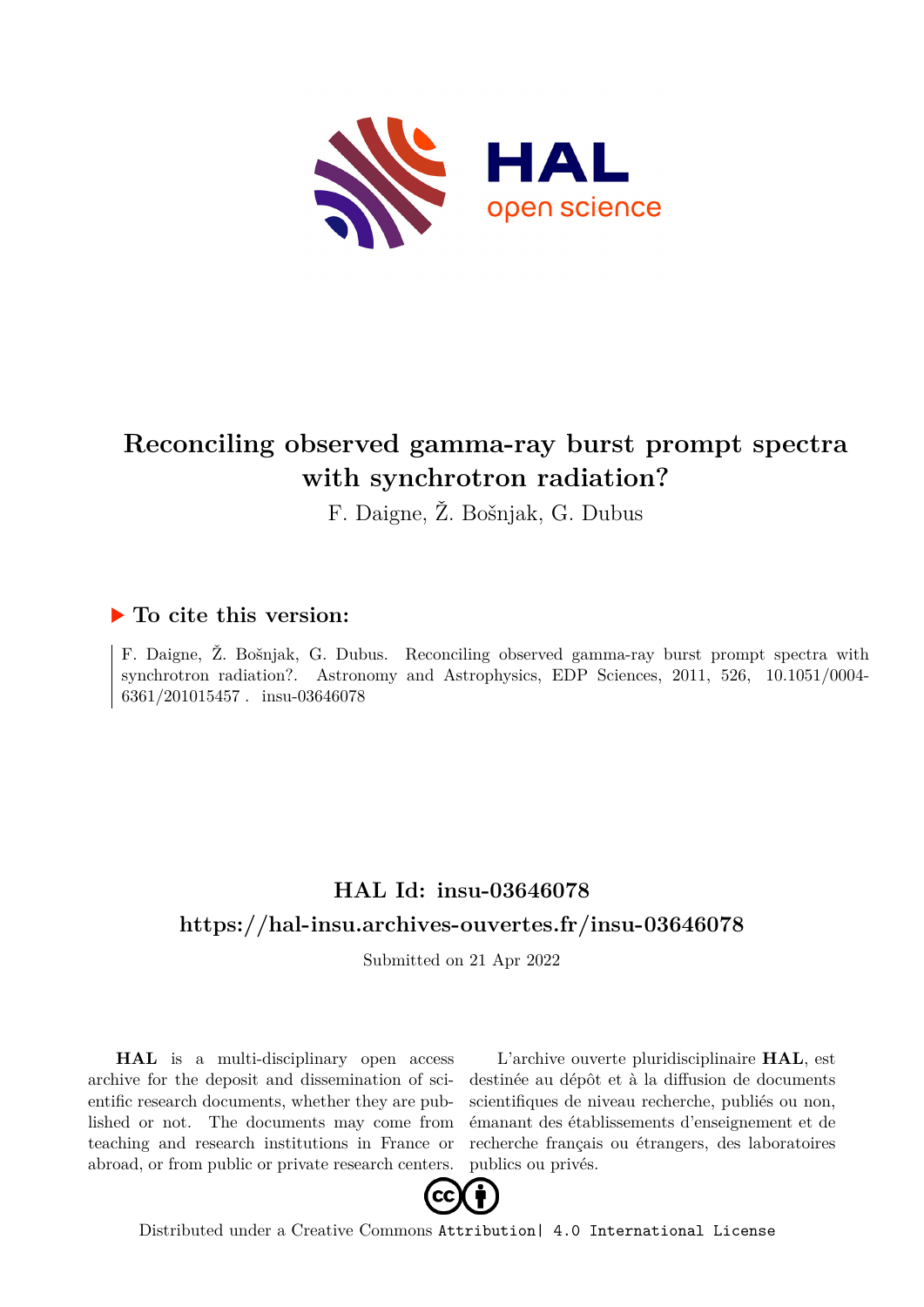# **Reconciling observed gamma-ray burst prompt spectra with synchrotron radiation?**

F. Daigne<sup>1,  $\star$ </sup>,  $\check{Z}$ . Bošnjak<sup>2,1</sup>, and G. Dubus<sup>3,1</sup>

- <sup>1</sup> Institut d'Astrophysique de Paris, UMR 7095 Université Pierre et Marie Curie CNRS, 98bis boulevard Arago, 75014 Paris, France
- <sup>2</sup> AIM (UMR 7158 CEA/DSM-CNRS-Université Paris Diderot) Irfu/Service d'Astrophysique, Saclay, 91191 Gif-sur-Yvette Cedex, France

<sup>3</sup> Laboratoire d'Astrophysique de Grenoble, UMR 5571 Université Joseph Fourier – CNRS, BP 53, 38041 Grenoble, France

Received 22 July 2010 / Accepted 10 October 2010

#### **ABSTRACT**

Context. Gamma-ray burst emission in the prompt phase is often interpreted as synchrotron radiation from high-energy electrons accelerated in internal shocks. Fast synchrotron cooling of a power-law distribution of electrons leads to the prediction that the slope below the spectral peak has a photon index  $\alpha = -3/2$  ( $N(E) \propto E^{\alpha}$ ). However, this differs significantly from the observed median value  $\alpha \approx -1$ . This discrepancy has been used to argue against this scenario.

Aims. We quantify the influence of inverse Compton (IC) and adiabatic cooling on the low energy slope to understand whether these processes can reconcile the observed slopes with a synchrotron origin.

Methods. We use a time-dependent code developed to calculate the GRB prompt emission within the internal shock model. The code follows both the shock dynamics and electron energy losses and can be used to generate lightcurves and spectra. We investigate the dependence of the low-energy slope on the parameters of the model and identify parameter regions that lead to values  $\alpha > -3/2$ .

Results. Values of  $\alpha$  between  $-3/2$  and  $-1$  are reached when electrons suffer IC losses in the Klein-Nishina regime. This does not necessarily imply a strong IC component in the *Fermi*/LAT range (GeV) because scatterings are only moderately efficient. Steep slopes require that a large fraction (10−30%) of the dissipated energy is given to a small fraction (≤1%) of the electrons and that the magnetic field energy density fraction remains low ( $\leq 0.1\%$ ). Values of  $\alpha$  up to  $-2/3$  can be obtained with relatively high radiative efficiencies (>50%) when adiabatic cooling is comparable with radiative cooling (marginally fast cooling). This requires collisions at small radii and/or with low magnetic fields.

Conclusions. Amending the standard fast cooling scenario to account for IC cooling naturally leads to values  $\alpha$  up to −1. Marginally fast cooling may also account for values of  $\alpha$  up to  $-2/3$ , although the conditions required are more difficult to reach. About 20% of GRBs show spectra with slopes  $\alpha > -2/3$ . Other effects, not investigated here, such as a thermal component in the electron distribution or pair production by high-energy gamma-ray photons may further affect α. Still, the majority of observed GRB prompt spectra can be reconciled with a synchrotron origin, constraining the microphysics of mildly relativistic internal shocks.

**Key words.** gamma-ray burst: general – shock waves – radiation mechanisms: non-thermal

### **1. Introduction**

The physical origin of the prompt emission in gamma-ray bursts (hereafter GRBs) is still uncertain. The identification of the dominant energy reservoir in the relativistic outflow, of the mechanism responsible for its extraction and of the processes by which the dissipated energy is eventually radiated remains a major unresolved issue. There are three potential energy reservoirs: (i) thermal energy that can be radiated at the photosphere (Mészáros & Rees 2000; Daigne & Mochkovitch 2002; Giannios & Spruit 2007; Pe'er 2008; Beloborodov 2010); (ii) kinetic energy that can be extracted by shock waves propagating within the outflow and then radiated by shock-accelerated electrons (internal shocks, Rees & Mészáros 1994; Kobayashi et al. 1997; Daigne & Mochkovitch 1998); or (iii) magnetic energy that can be dissipated via the reconnection of field lines (Thompson 1994; Meszaros & Rees 1997; Spruit et al. 2001; Drenkhahn & Spruit 2002; Lyutikov & Blandford 2003; Giannios & Spruit 2005) and then radiated by accelerated particles. In the two last cases, the expected dominant radiative processes are synchrotron radiation and inverse Compton scattering.

On the other hand, synchrotron radiation is a very natural expectation for the emission from shock-accelerated electrons. In GRBs especially, it is most probably at work in afterglows. Observations of prompt GRBs by the LAT instrument on board

Observed GRB spectra can provide reliable constraints on the extraction mechanism and dominant radiative process. A typical GRB prompt emission spectrum is usually well described by a phenomenological model (Band et al. 1993) where the photon flux follows  $N(E) \propto E^{\alpha}$  at low energies and  $N(E) \propto E^{\beta}$  at high energies, with a smooth transition around  $E_p$ , which is the peak energy of the  $vF_v$  spectrum. Typical values in GRBs observed by BATSE are  $\alpha \sim -1$  and  $\beta \sim -2.3$  for the low- and high-energy photon index and  $E_p \sim 250 \,\text{keV}$  for the peak energy (Preece et al. 2000). It is well known that the observed value  $\alpha \sim -1$ is in clear contradiction with the predicted value for the synchrotron radiation from relativistic electrons (Preece et al. 1998; Ghisellini et al. 2000). One expects  $\alpha = -2/3$  in slow cooling regime and  $\alpha = -3/2$  in fast cooling regime (Sari et al. 1998), the latter case being favored in the prompt GRB phase as the slow cooling regime would lead both to an energy crisis and a difficulty to reproduce the shortest timescale variability (Rees  $\&$ Mészáros 1994; Sari et al. 1996; Kobayashi et al. 1997).

<sup>-</sup> Institut Universitaire de France.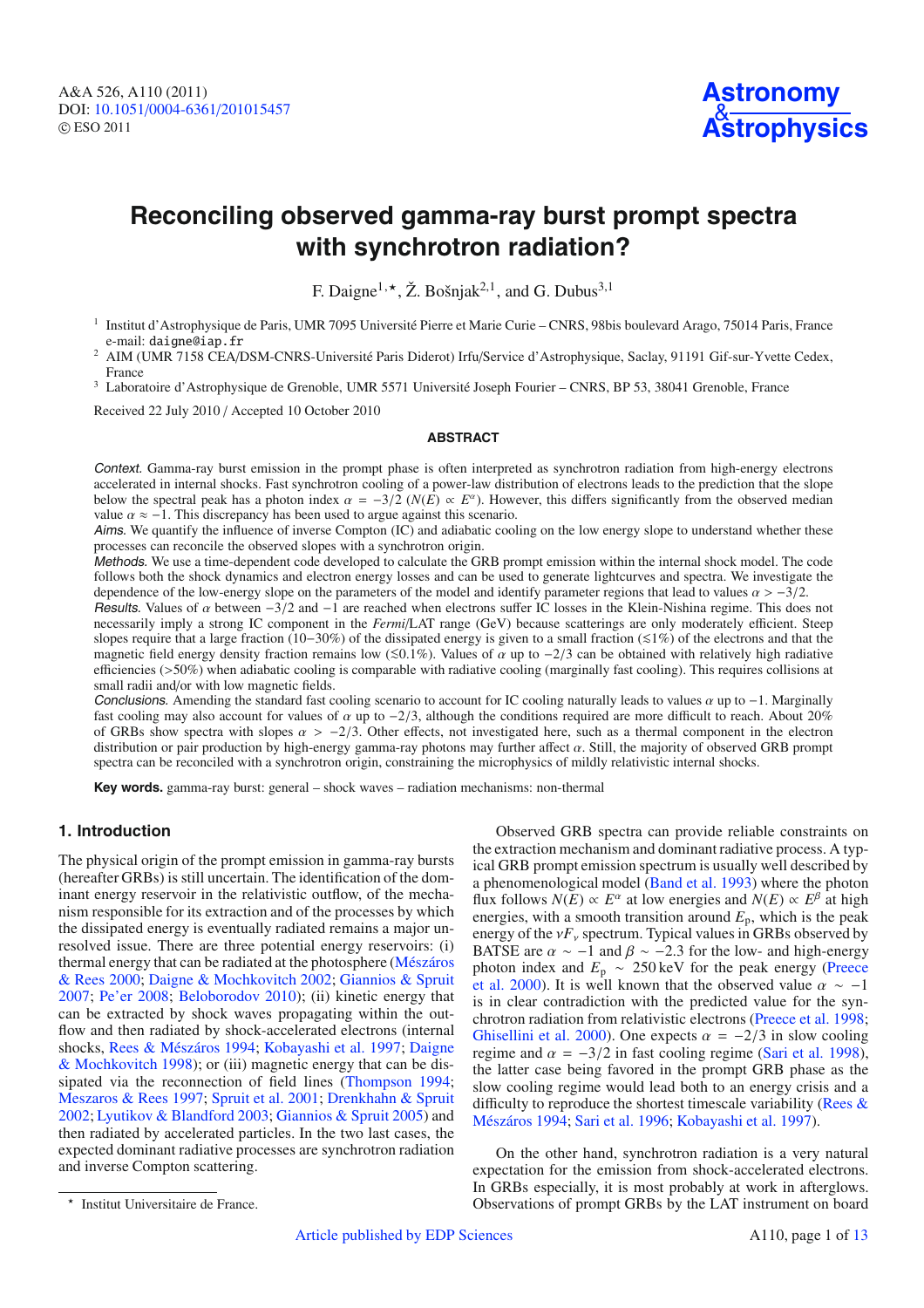*Fermi* indicate that most GRBs do not show an additional component at high energy (>100 MeV) brighter or as bright as in the soft gamma-ray range (Abdo et al. 2009; Omodei et al. 2009). Prompt observations in the optical domain remain difficult but do not show strong evidence in favor of a bright additional component at low energy, with some notable exceptions like GRB 080319B (Racusin et al. 2008). This strongly favors synchrotron radiation compared to the synchrotron self-Compton (SSC) process for the emission observed in the soft gamma-ray domain (keV–MeV). Indeed, the latter requires some fine tuning to avoid a strong component either in the optical-UV-soft X-rays domain, or in the GeV range (Bošnjak et al. 2009; Zou et al. 2009; Piran et al. 2009). Compared to SSC, synchrotron radiation has also a better ability – at least in the internal shock framework – to reproduce the observed spectral evolution: e.g. hardness-intensity and hardness-fluence correlations, evolution of the pulse width with energy channel, time lags (Daigne & Mochkovitch 1998, 2003; Ramirez-Ruiz & Fenimore 2000; Bošnjak 2010, in preparation)

In this paper, we investigate a solution to steepen the low-energy slope of the synchrotron component and possibly reconcile the synchrotron process with observed GRB prompt spectra. This solution is related to the steepening of the low-energy synchrotron slope by moderately efficient inverse Compton scatterings in Klein-Nishina regime, as suggested by Derishev et al. (2001); Bošnjak et al. (2009); Nakar et al. (2009); see also Rees (1967) where this is mentionned in the general context of SSC radiation. It is an alternative to the SSC scenario (see e.g. Panaitescu & Mészáros 2000; Baring & Braby 2004; Kumar & McMahon 2008), to the comptonization scenario (Liang et al. 1997; Ghisellini & Celotti 1999), or to other propositions to modify the standard synchrotron radiation, related to the timescale of the acceleration process (Stern & Poutanen 2004; Asano & Terasawa 2009), the pitch-angle distribution of electrons (Lloyd-Ronning & Petrosian 2002) or the small scale structure of the magnetic field (Medvedev 2000; Pe'er & Zhang 2006). A summary of the measurements of the low-energy photon index  $\alpha$  and its distribution in GRBs is given in Sect. 2. Then Sect. 3 describes how the standard synchrotron spectrum is affected by additional processes such as inverse Compton scatterings or adiabatic cooling. It allows to identify physical conditions – in terms of intensity of the magnetic field, distribution of relativistic electrons, etc. – that lead to low-energy slopes steeper than the standard prediction  $\alpha = -3/2$ . We discuss in Sect. 4 how such conditions could be found in GRB outflows. We compute expected pulse lightcurves and spectral evolution in the framework of the internal shock model and show that steep slopes are indeed expected in a large region of the parameter space. We summarize our conclusions and discuss future possible developments in Sect. 5.

### **2. A critical view on the observed distribution of GRB prompt spectral properties**

We examine here in detail the observed distribution of the low energy photon spectrum index  $\alpha$ , as it provides a relevant criterion for the goodness of the emission model for GRB emission. To date the largest database of gamma-ray burst high time and energy resolution data was provided by the Burst And Transient Source Experiment (BATSE) (∼20 keV−2 MeV) on board the Compton Gamma Ray Observatory. Kaneko et al. (2006) presented a systematic spectral analysis of 8459 time-resolved spectra from 350 GRBs (including 17 short events) observed by BATSE; this sample includes also gamma–ray bursts that were examined in previously published catalogs of BATSE GRBs (e.g. Preece et al. 1998, 2000). The reported distribution of  $\alpha$ is apparently not consistent with the predictions of the simple synchrotron model: Kaneko et al. (2006) showed that the median value for the time resolved spectra  $\alpha = -1.02_{-0.28}^{+0.26}$  (long GRBs) and  $-0.87^{+0.16}_{-0.39}$  (short GRBs). The values obtained for the time integrated spectra indicate somewhat softer spectra, with the respective median indices –1.15+0.20 and –0.99+0.21 for long<br>the respective median indices –1.15+0.20 and –0.99+0.24 for long and short events respectively. The slope  $\alpha$  is distributed roughly symmetrically around the median value.

The results obtained by other instruments are consistent with BATSE observations: Krimm et al. (2009) combined the *Swift* Burst Alert Telescope (BAT) and *Suzaku* Wide band All-sky Monitor (WAM) data covering the broad energy band 15 to 5000 keV and report the distribution of  $\alpha$  skewed toward slightly lower values,  $-1.23 \pm 0.28$  (for time-integrated spectra), while Pélangeon et al. (2008) for time integrated spectra of GRBs observed by High Energy Transient Explorer 2 (HETE-2) in the energy band 2–400 keV find  $\alpha = -1.08 \pm 0.20$ . Similar results have been found recently by the Fermi Gamma–ray Space Telescope GBM and LAT in the broad energy range ∼8 keV to >100 GeV, e.g. the sample studied by Ghirlanda et al. (2010) of 12 GRBs observed by *Fermi* displays various values for  $\alpha$ , ranging from  $-1.26 \pm 0.04$  (GRB 090618) to  $-0.55 \pm 0.07$  (GRB 081222) for time-integrated spectra with determined peak energy.

The observed distributions of GRB spectral parameters should however be considered with precaution. We point out the possible caveats for interpreting the results of spectral analysis:

- 1. the spectral analysis are commonly performed on bright GRBs (with higher photon flux), which tend to have higher peak energies in general than dim GRBs (Mallozzi et al. 1995; Borgonovo & Ryde 2001). For that reason the spectra with higher *E*peak may be oversampled. The results of the time-resolved spectral analysis may be biased in the similar way: as the data were sampled more frequently during the intense episodes, the brighter portions of each burst may have more impact in the final distribution of spectral parameters (Kaneko et al. 2006);
- 2. the low-energy photon spectra indices tend to correlate with the peak energy of the  $vF_v$  spectrum, the slope  $\alpha$  becoming softer when the peak energy is decreasing (Kaneko et al. 2006; Crider et al. 1997; Lloyd-Ronning & Petrosian 2002; Ford et al. 1995; Preece et al. 1998). This effect might be due to a combination of the curvature of the spectrum around the peak energy and the limited spectral energy range sampled by the instruments;
- 3. as discussed by Preece et al. (1998) and Lloyd & Petrosian (2000) for the BATSE spectra, the data don't always approach the GRB spectral low energy power law within the instrument energy range. If peak energy is close to the edge of the instrumental energy window, the low energy spectral power law may not have reached yet its asymptotic value. In that case lower values of  $\alpha$  are determined (i.e. softer spectra). Kaneko et al. (2006) attempted to account for this effect and applied as a better measure of the actual low energy behavior the effective index  $\alpha_{\text{eff}}$  for BATSE data, defined as the tangential slope of the spectrum at 25 keV (the lower energy limit of the BATSE window);
- 4. the low-energy spectral index distributions of timeintegrated and of time-resolved spectra are slightly different; it is expected due to the evolution of the spectral parameters during the integration time. The sharp spectral breaks are smeared over and the indices of time integrated spectra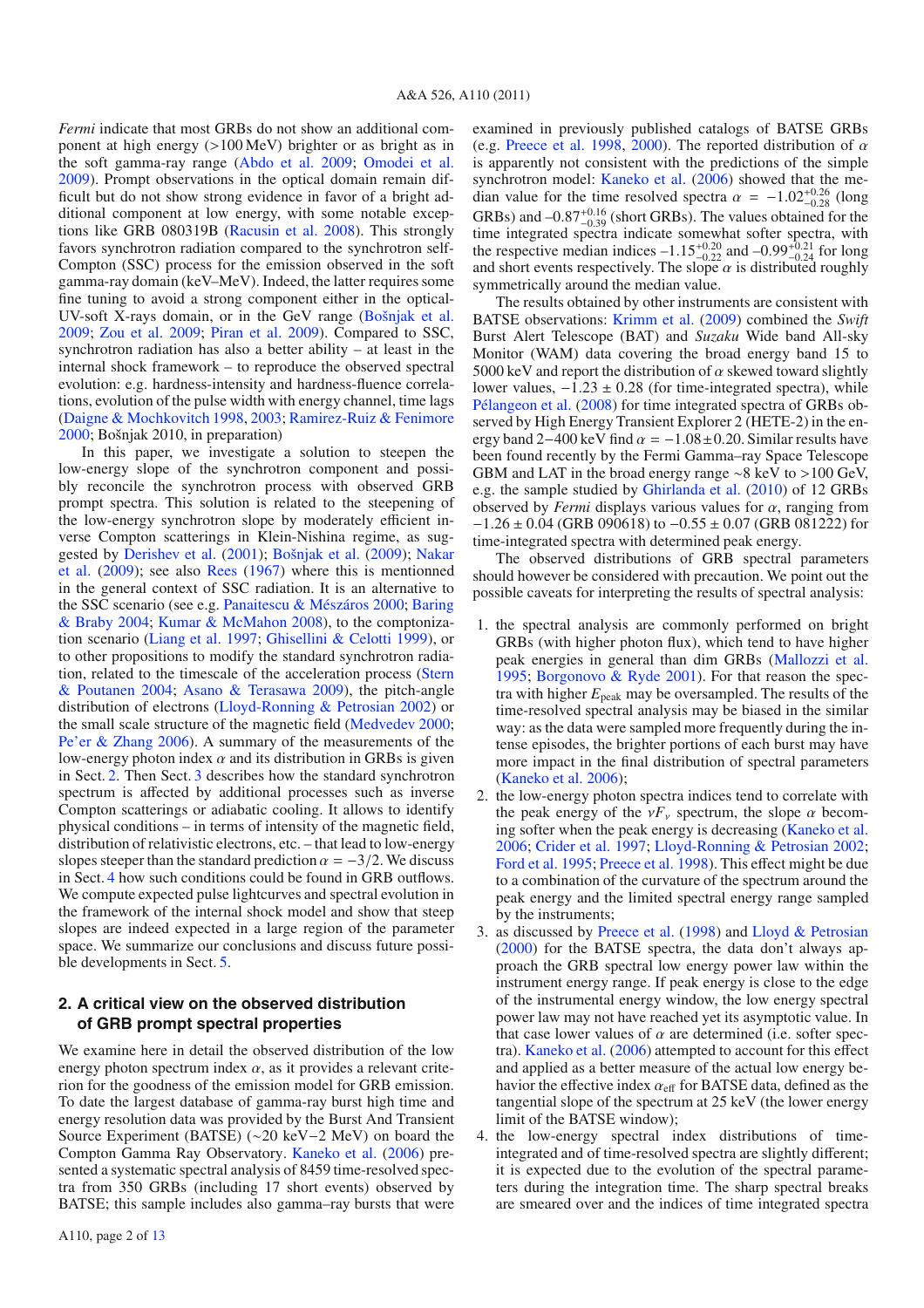appear softer than in the case of the time-resolved spectra (Kaneko et al. 2006). These two last points could imply that the true low-energy spectral slopes in prompt GRBs are even steeper than the observed median value.

Another important aspect to examine in the observed distributions of spectral indices concerns the contribution of an individual GRB to the overall distribution. Since the brighter and longer events in general contribute with larger number of spectra in the BATSE spectroscopic catalog, we have computed distributions of spectral parameters where each time bin of a given GRB is weighted by the corresponding fraction of the total fluence of the burst. In this way GRBs with different number of time resolved spectra in their time histories have the same impact on the overall distribution. Using the data by Kaneko et al. (2006), we find that:

- **–** only 5% of GRBs have more than 50% of their spectra with very soft low energy slope,  $\alpha < -1.5$ . Such slopes are probably related to the spectral curvature around the peak energy and do not raise a problem for the standard synchrotron scenario;
- **–** 70% of GRBs in the sample have more than 50% of their spectra with a low energy photon index within the limits of the synchrotron model,  $-3/2 \le \alpha \le -2/3$  and 35% of GRBs have more than 50% of their spectra with  $\alpha$  in the range  $-3/2 \le \alpha \le -1$ ;
- **–** only 20% of GRBs in the sample have more than 50% of their spectra with  $\alpha > -2/3$ . However most of these spectra have  $\alpha$  close to  $-2/3$ . For instance, only 5% of GRBs in the sample have more than 50% of spectra with  $\alpha$  > −0.3.

From these values, it appears that the synchrotron radiation should in principle be compatible with most observed prompt GRB spectra. One should however understand why the mean value of  $\alpha$  is steeper than the expected slope for the fast cooling regime,  $\alpha = -3/2$ .

### **3. Synchrotron radiation in radiatively efficient regime**

In this section, all quantities are given in the comoving frame of the emitting region.

#### 3.1. The standard prediction in fast cooling regime

The synchrotron power of an electron with Lorentz factor  $\gamma$  is given by

$$
P_{\rm syn}(\gamma) = \frac{\sigma_{\rm T} c}{6\pi} B^2 \gamma^2 \tag{1}
$$

where  $B$  is the magnetic field. If the source is relativistically expanding, as expected in gamma-ray bursts, adiabatic cooling competes with radiation. This cooling process occurs on a typical dynamical timescale  $t_{\text{ex}}$ . It is then convenient to define  $\Gamma_c$ as the Lorentz factor of electrons whose synchrotron radiative timescale equals  $t_{ex}$  (Sari et al. 1998):

$$
\Gamma_{\rm c} = \frac{6\pi m_{\rm e}c}{\sigma_{\rm T}B^2 t_{\rm ex}}\,. \tag{2}
$$

If the GRB prompt emission comes from the radiation of relativistic electrons, it is necessary, both to allow for the shortest timescales observed in GRB lightcurves and to minimize the constraint on the energy budget, that these electrons are radiatively efficient, i.e. that their radiative timescale is shorter than  $t_{ex}$ 

(Rees & Mészáros 1994; Sari et al. 1996; Kobayashi et al. 1997). When only synchrotron radiation is considered, this is equivalent to the condition that most injected electrons by the acceleration process must have  $\gamma > \Gamma_c$ . The resulting synchrotron spectrum has been described by Sari et al. (1998) when the initial distribution of relativistic electrons is a power-law of slope −*p* above a minimum Lorentz factor  $\Gamma_m$ . If synchrotron self-absorption is neglected, three asymptotic branches are predicted

$$
\frac{\nu u_{\nu}|_{\text{syn}}}{n_{\text{e}}^{\text{acc}}\Gamma_{\text{m}}m_{\text{e}}c^2} \simeq \begin{cases}\n\left(\frac{v_{\text{c}}}{v_{\text{m}}}\right)^{1/2}\left(\frac{\nu}{v_{\text{c}}}\right)^{4/3} & \text{if } \nu < \nu_{\text{c}} \\
\left(\frac{\nu}{v_{\text{m}}}\right)^{1/2} & \text{if } \nu_{\text{c}} \le \nu \le \nu_{\text{m}} \\
\left(\frac{\nu}{v_{\text{m}}}\right)^{-\frac{p-2}{2}} & \text{if } \nu > \nu_{\text{m}},\n\end{cases} \tag{3}
$$

where  $u<sub>v</sub>$  is the final photon energy density at frequency  $v$ and  $n_e^{\text{acc}}$  is the initial density of relativistic electrons. The break frequency  $v_m$  (resp.  $v_c$ ) is defined as the synchrotron frequency for an electron with Lorentz factor  $\Gamma_m$  (resp.  $\Gamma_c$ ). This asymptotic spectrum shows clearly that the predicted photon spectral slope  $\alpha$  below the peak of  $vF_v$  is  $-3/2$ , in apparent contradiction with observations.

#### 3.2. The effect of inverse Compton scatterings in Klein-Nishina regime

The mean value of  $\alpha$  observed in the BATSE spectroscopic catalog (see Sect. 2) is close to  $-1$ . As seen in Fig. 1, for typical values of the high-energy photon index  $\beta$  between  $-2$  and  $-3$ , a change of the low-energy slope of the Band function from  $\alpha$  = −1.5 to −1 requires only a sub-dominant radiative process that can transfer about 20−40% of the energy from the synchrotron component into another component. A natural candidate is inverse Compton scattering of synchrotron photons by relativistic electrons. Indeed, this process necessarily takes place in the emitting region. Two parameters can be introduced to evaluate the importance of inverse Compton scatterings. The first parameter,  $w_{\text{m}}$ , measures if scatterings occur mostly in Thomson regime ( $w_m \ll 1$ ) or if Klein-Nishina corrections are important. It is defined by

$$
w_{\rm m} = \Gamma_{\rm m} \epsilon_{\rm m},\tag{4}
$$

where we use the notation  $\epsilon = h\nu/m_e c^2$ . The second parameter, *Y*<sub>Th</sub>, measures the intensity of the inverse Compton process in the Thomson regime and is defined by

$$
Y_{\text{Th}} = \sigma_{\text{T}} n_{\text{e}}^{\text{acc}} ct_{\text{syn}} \left(\Gamma_{\text{m}}\right) \times \frac{4}{3} \Gamma_{\text{m}}^2,\tag{5}
$$

where

$$
t_{\rm syn}(\gamma) = \frac{\gamma m_{\rm e}c^2}{P_{\rm syn}(\gamma)} = t_{\rm ex}\frac{\Gamma_{\rm c}}{\gamma}
$$
 (6)

is the synchrotron timescale of an electron with Lorentz factor  $\gamma$ . In Eq. (5) the first term,  $\sigma_{\rm T} n_{\rm e}^{\rm acc} c t_{\rm syn}$ , is the Thomson optical depth associated with relativistic electrons in fast cooling regime, and the second term,  $\frac{4}{3}\Gamma_m^2$ , corresponds to the typical boost of a photon scattered by an electron at Lorentz factor  $\Gamma_m$ , if the scattering occurs in Thomson regime ( $w_m \ll 1$ ). Therefore, if  $w_m \ll 1$  and  $Y_{\text{Th}} \ll 1$ , the ratio of the total energy  $\mathcal{E}_{\text{ic}}$  radiated in the inverse Compton component over the total energy  $\mathcal{E}_{syn}$  radiated in the synchrotron component is simply given by  $\mathcal{E}_{ic}/\mathcal{E}_{syn} \simeq Y_{Th}$ . Still in the Thomson regime ( $w_m \ll 1$ ), if  $Y_{Th}$  is large, the effective radiative timescale becomes ∼*t*<sub>syn</sub>/*Y*<sub>Th</sub> and  $\mathcal{E}_{ic}/\mathcal{E}_{syn} \simeq \sqrt{Y_{Th}}$ . Finally, when Klein-Nishina corrections are important ( $w<sub>m</sub> ≥ 1$ ),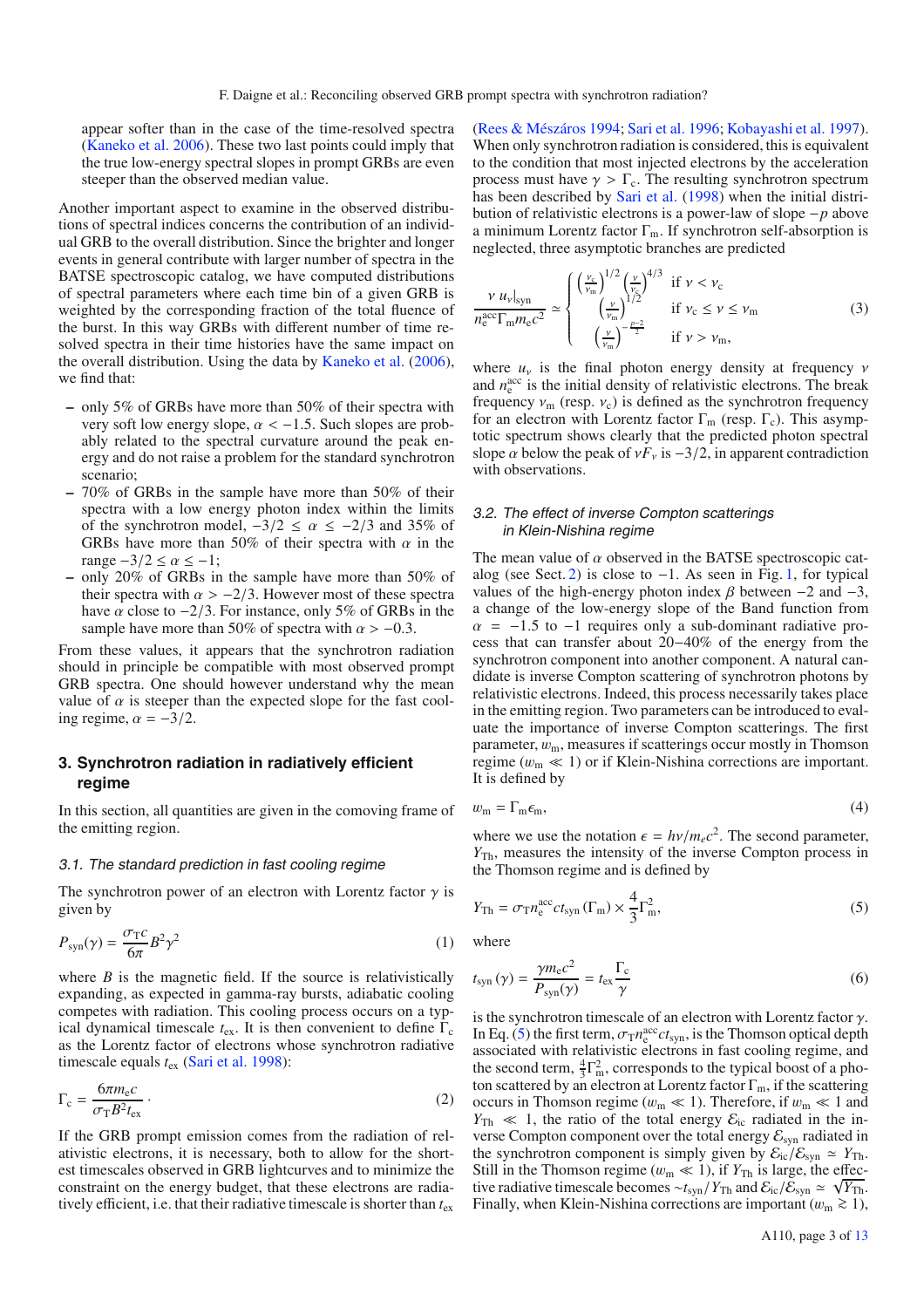

**[Fig. 1.](http://dexter.edpsciences.org/applet.php?DOI=10.1051/0004-6361/201015457&pdf_id=1)** Consequences on energetics of a steepening of the low-energy slope in the "Band" function. *Left*: the normalized "Band" function is plotted for  $\beta = -2.25$  and  $\alpha = -1.5$  (standard value for synchrotron radiation in fast cooling regime) or  $\alpha = -1$  (mean value observed in GRB spectra). The dashed area corresponds to the fraction  $f_e$  of the energy that should be removed by any process leading to such a change of the low-energy photon index. Here  $f_e \approx 19\%$ . *Center*: the fraction  $f_e$  is now plotted as a function of  $\beta$ , assuming a low-energy photon index changing from  $\alpha = -1.5$  to  $-1$ . *Right*: the fraction  $f_e$  is now plotted as a function of  $\alpha$ , when the photon index is changing from  $\alpha = -1.5$  to  $\alpha$ . We assume  $\beta = -2.25$ . These three figures are plotted assuming that the process responsible for the change of the slope  $\alpha$  does not affect the value of the break energy  $E<sub>b</sub>$  nor the high-energy tail of the spectrum.

both the cross section and the boost in frequency are significantly reduced so that  $\mathcal{E}_{ic}/\mathcal{E}_{syn} \ll Y_{Th}$  (see Bošnjak et al. 2009, for details).

If the magnetic energy density represents a fraction  $\epsilon_B$  of the local energy density in the emitting region, and if the energy injected into accelerated relativistic electrons represents a fraction  $\epsilon$  of the same energy reservoir, Eq. (5) can be simplified to give

$$
Y_{\rm Th} = \frac{p-2}{p-1} \frac{\epsilon_{\rm e}}{\epsilon_{\rm B}} \,. \tag{7}
$$

When considering only synchrotron radiation and inverse Compton scatterings, the spectral shape of the synchrotron component, i.e.  $v u_v|_{syn}/n_e^{acc} \Gamma_m m_e c^2$  as a function of  $v/v_m$ , depends only on these two parameters  $w_m$  and  $Y_{Th}$ , in the limit of extreme fast cooling ( $\Gamma_c \ll \Gamma_m$ ). It is well known that in Thomson regime ( $w_m \ll 1$ ), as the electron cooling rate due to inverse Compton scatterings remains proportional to  $\gamma^2$  like for the synchrotron power, the spectral shape of the synchrotron component is un-affected by the scatterings (see e.g. Sari & Esin 2001; Bošnjak et al. 2009). To change the value of  $\alpha$ , the physical conditions in the emitting regions must necessarily be such that w<sub>m</sub> ≥ 1. Then, Klein-Nishina corrections become important for most of the scatterings and the dependence of the electron cooling rate on  $\gamma$  differs from  $\gamma^2$ . Derishev et al. (2001) have shown that it results in a steeper slope  $\alpha$ , that can potentially reach the value  $\alpha = -1$ . We have shown in a previous paper that this change of the synchrotron slope due to inverse Compton scatterings in Klein-Nishina regime was indeed observed in detailed radiative calculations (Bošnjak et al. 2009). More recently, Nakar et al. (2009) have presented a complete analytical estimate of the asymptotic synchrotron spectrum in the presence of inverse Compton scatterings, and have shown that the asymptotic slope  $\alpha = -1$  is expected in the synchrotron component below the peak of  $vF_v$  when<sup>1</sup>  $\Gamma_c \ll \Gamma_m$  (fast cooling),  $w_m \gg 1$ (Klein-Nishina regime) and

$$
w_{\rm m}^{1/3} \le Y \le w_{\rm m}^3. \tag{8}
$$

Therefore the analytical work of Derishev et al. (2001) and Nakar et al. (2009) and the numerical study of Bošnjak et al. (2009) indicate that the effect of inverse Compton scatterings in Klein-Nishina regime on the synchrotron component seems to be a promising possibility to explain observed values of  $\alpha$  in the range [−3/2; −1]. However, as all possible values in this interval can be observed, it is necessary to go a step further than analytical estimates based on asymptotic behaviours. In Fig. 2, we show the evolution of the synchrotron spectrum when  $Y_{\text{Th}}$  is increasing, for different values of  $w_m$  (and for  $\Gamma_c \ll \Gamma_m$ ). The spectra are computed using the radiative code described in Bošnjak et al. (2009) that solves simultaneously the equations of the timeevolution of the electron and photon distributions and that includes most relevant processes (adiabatic cooling, synchrotron radiation and self-absorption, inverse Compton scatterings and photon-photon annihilation). To focus on the effect described in this subsection, the spectra in Fig. 2 are computed including only synchrotron radiation and inverse Compton scatterings and do not take into account the other processes, whose impact is discussed later in the paper. The slope  $\alpha$  is clearly steepening continuously from  $-3/2$  to  $-1$ . In Fig. 3, we have color-coded in the diagram wm−*Y*Th the value of the low-energy photon index of the synchrotron spectrum. This slope is only a representative value as the synchrotron spectrum below the peak shows some curvature with an evolving slope (see Fig. 2). In practice, we adopt for  $\alpha$  the clear maximum of the slope below  $v_m$ . If  $\alpha = -3/2$ appears indeed universal when inverse Compton scatterings are negligible  $(Y_{\text{Th}} \ll 1)$  or Klein-Nishina corrections unimportant  $(w<sub>m</sub> \ll 1)$ , the situation is rather different in the quarter of the diagram where  $w_m \geq 1$  and  $Y_{\text{Th}} \geq 1$ . In particular, a region where  $\alpha$ evolves from −3/2 to −1 is well defined, whose boundaries agree reasonably well with the condition given by Eq. (8). In the same figure, lines of constant ratio  $\mathcal{E}_{ic}/\mathcal{E}_{syn}$  are also plotted. In agreement with the analysis made at the beginning of this subsection, this ratio is typically in the range 0.1−1 in the region of interest (it is of course much smaller than  $Y_{\text{Th}}$  due to Klein-Nishina corrections to the cross section and the boost in frequency). It is important to note that  $\alpha \approx -1$  can be reached in practice for not too extreme values of the parameters, typically  $w_m = 100-10^4$ and *Y*  $\geq w_m$ .

The maximum value of  $\alpha$  that can be reached depends on the assumptions about the electron acceleration process. In principle, one would wish to follow the full 'magneto-hydrodynamical'' evolution of the shocked region at

In Nakar et al. (2009), the situation where the slope  $\alpha = -1$  is possible corresponds to cases IIb and IIc, which – in addition to fast cooling – are limited by  $(\Gamma_m/\hat{\Gamma}_m)^{1/3} < \epsilon_e/\epsilon_B < (\Gamma_m/\hat{\Gamma}_m)^3$ , where the authors define  $\hat{\gamma} = m_e c^2 / h v_{syn}(\gamma)$  so that  $w_m = \Gamma_m / \hat{\Gamma}_m$ , leading to the conditions given in Eq.  $(8)$ .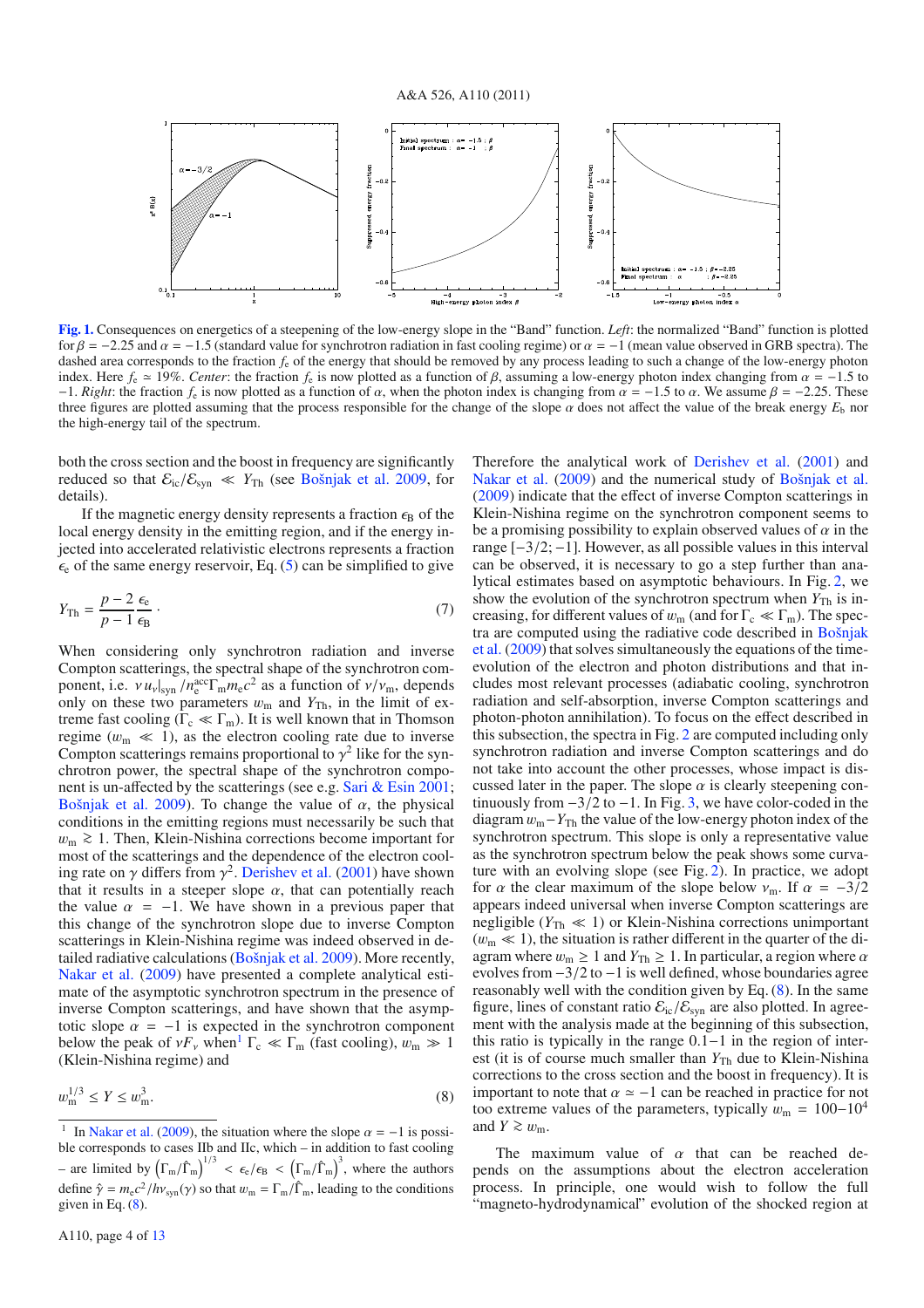

**[Fig. 2.](http://dexter.edpsciences.org/applet.php?DOI=10.1051/0004-6361/201015457&pdf_id=2)** The effect of inverse Compton scatterings in Klein-Nishina regime on the fast cooling synchrotron spectrum. The normalized synchrotron spectrum defined by  $v u_v|_{syn}/n_e^{acc} \Gamma_m m_e c^2$  is plotted as a function of the normalized frequency  $v/v_m$ , as well as the corresponding photon index d ln *u*ν/d ln ν−1. All spectra in thick solid line are computed numerically using a detailed radiative code including synchrotron radiation and inverse Compton scatterings (see text). Spectra in thin dotted line are computed with synchrotron radiation only. For clarity purposes, all other processes (adiabatic cooling, synchrotron self-absorption,  $\gamma\gamma$  annihilation) are neglected. A ratio  $\Gamma_c/\Gamma_m = 10^{-6}$  is assumed to ensure that all electrons are in fast cooling regime. The maximum Lorentz factor of electrons is fixed to  $\Gamma_{\text{max}} = 10^4 \Gamma_{\text{min}}$  so the high energy cutoff in the synchrotron spectrum appears at the same frequency in all cases plotted here. The four panels correspond to increasing values of the  $w_m$  parameter,  $w_m = 0.01, 1, 100$ and 104 from the top-left to the bottom-right panel, i.e. to a growing importance of Klein-Nishina corrections for inverse Compton scatterings. In each panel, the six curves in solid line correspond to increasing values of the  $Y_{Th}$  parameter,  $Y_{Th} = 0.1$ , 1, 10, 10<sup>2</sup>, 10<sup>3</sup> and 10<sup>4</sup>, i.e. to a growing efficiency of inverse Compton scatterings. The table inserted in each panel lists the values of the ratio  $\mathcal{E}_{ic}/\mathcal{E}_{syn}$  of the inverse Compton component (not plotted here) over the synchrotron component. In the bottom-left panel  $(w_m = 100)$ , the synchrotron spectrum obtained assuming a slow injection over *t*ex (see text) is also plotted in dashed line for comparison.

the plasma scale. The framework used in the present study to follow the dynamics of shocks in a relativistic outflow limits us to make simple assumptions on the electron injection timescale. Two extreme cases are possible. If electrons are injected regularly over a timescale  $t_{\text{inject}}$  comparable to  $t_{\text{ex}}$  (as assumed in Nakar et al. 2009), the slope will never be steeper than  $\alpha = -1$  and in practice will be a little less steep than this absolute limit for reasonable choice of parameters (not too extreme w<sup>m</sup> and *Y* parameters, see Nakar et al. 2009, and bottomleft panel in Fig. 2). If the injection occurs faster, the limit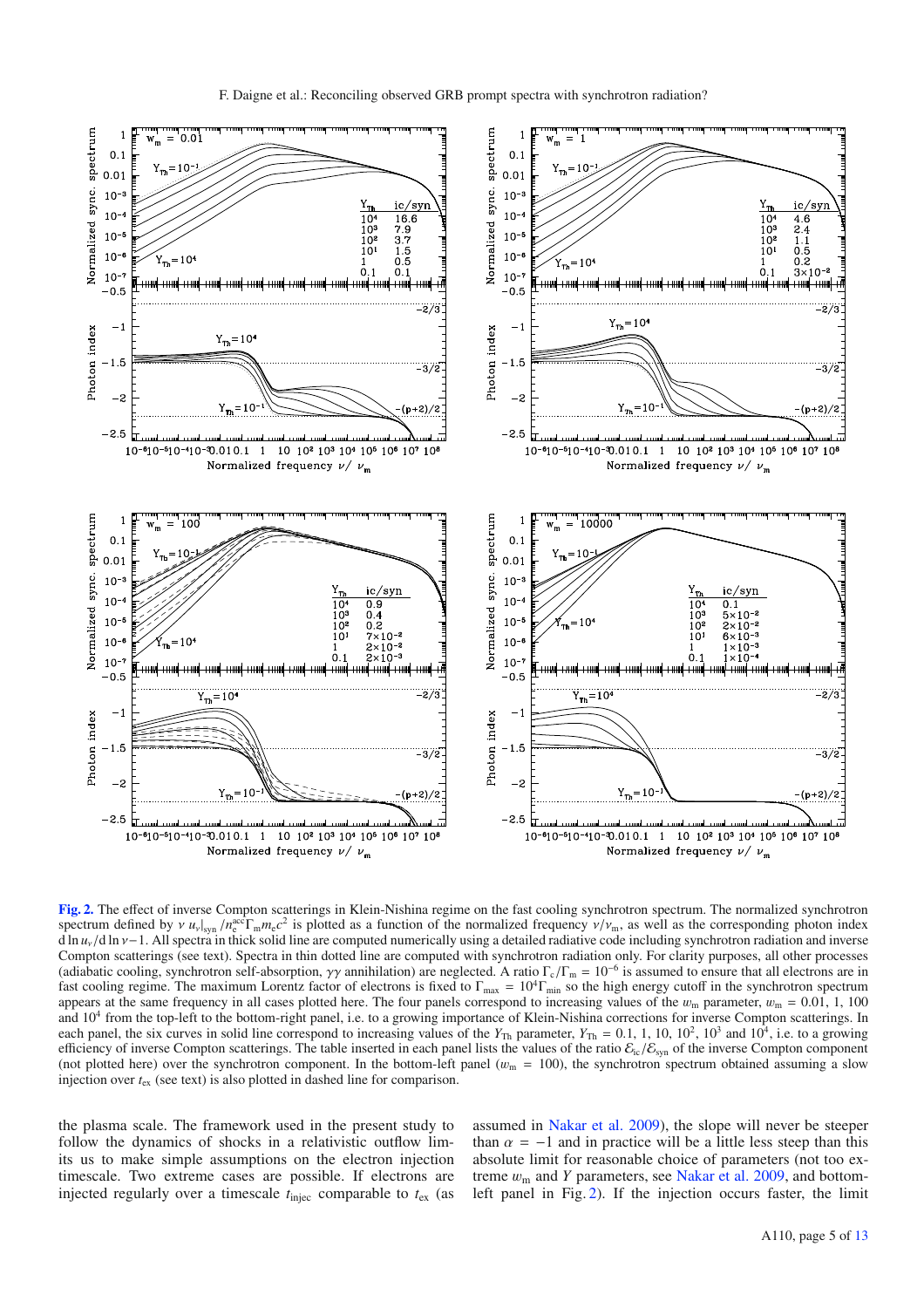

**[Fig. 3.](http://dexter.edpsciences.org/applet.php?DOI=10.1051/0004-6361/201015457&pdf_id=3)** The low-energy slope  $\alpha$  of the fast cooling synchrotron spectrum in the presence of inverse Compton scatterings in Klein-Nishina regime. In the  $w_m - Y_{Th}$  plane, the value of the photon index  $\alpha$  of the synchrotron spectrum below the peak of  $vF_v$  is color-coded. All spectra have been computed numerically using a detailed radiative code including synchrotron radiation and inverse Compton scatterings (see text). Black thick lines of constant ratio *L*ic/*L*syn are plotted on top of this diagram. Cases where  $L_{\text{ic}}/L_{\text{syn}} > 5$  in the top-left corner are not plotted as we focus in this paper on situations where the synchrotron component is dominant. In addition, thin dashed lines show the location of regions IIb and IIc from Nakar et al. (2009), where a slope  $\alpha \rightarrow -1$  is predicted.

 $\alpha$  = −1 is more easily reached and even steeper values can be obtained for extreme sets of parameters (see the maximum slopes obtained for  $Y_{\text{th}} = 10^4$  and  $w_{\text{m}} = 100$  or 10 000 in Fig. 2). Calculations presented in this paper corresponds to the regime where  $t_{\text{inject}} \ll t_{\text{ex}}$ .

#### 3.3. Additional effects

#### 3.3.1. Adiabatic cooling

The process described in the previous subsection offers a physical interpretation of the observed values of the low-energy photon index in the range  $[-3/2, -1]$ . However the value  $\alpha$  = −1 does not appear as a limit in the observed distribution of  $\alpha$  and an additional explanation has to be found for the steeper slopes. When electrons are in slow cooling regime  $(\Gamma_c \gg \Gamma_m)$ , the predicted value of the photon index below the peak of  $vF_v$  is  $\alpha = -2/3$  (Sari et al. 1998). Therefore, it is now tempting to associate spectra with  $-1 \le \alpha \le -2/3$  to this regime. There is however a problem due to the radiative efficiency  $f_{\text{rad}} = u_{\gamma}/u_{\text{e}}^{\text{acc}}$ , where  $u_{\text{e}}^{\text{acc}}$  is the initial energy density injected in relativistic electrons and  $u<sub>y</sub>$  the final energy density of the radiated photons. In the slow cooling regime *f*rad is low, which increases the required energy budget to an uncomfortable level. Here, we rather consider the situation where electrons are in fast cooling regime but not deeply in this regime, i.e.  $\Gamma_c \lesssim \Gamma_m$  rather than  $\Gamma_c \ll \Gamma_m$  ("marginally fast cooling regime").

To illustrate this situation we plot in Fig. 4 the evolution of the synchrotron spectrum for an increasing ratio  $\Gamma_c/\Gamma_m$  and for different values of  $(w_m; Y_{Th})$  representative of the different regions in the diagram of Fig. 3. As expected a break in the spectrum appears at frequency  $v_{c,eff}$ , i.e. at the synchrotron frequency of electrons with Lorentz factor  $\Gamma_{c,eff}$ , whose radiative timescale is equal to the dynamical timescale  $t_{ex}$ . We have  $\Gamma_{c,eff} \leq \Gamma_c$ due to inverse Compton scatterings.The photon index below  $v_{c,eff}$  is  $-2/3$ . Therefore, when  $v_{c,eff}$  is close to  $v_m$  the observed photon index can be very close to this asymptotic value, even in fast cooling regime. This is well seen in Fig. 4 for  $w_m = 100$ and  $Y_{\text{Th}}$  = 100 (top-right panel) or  $w_{\text{m}}$  = 10<sup>4</sup> and  $Y_{\text{Th}}$  = 10<sup>4</sup> (bottom-right panel) and for  $\Gamma_c/\Gamma_m = 1$  ( $f_{rad} \approx 0.6-0.7$  in this case). When the efficiency of inverse Compton scatterings is reduced,  $v_{c,eff}$  is closer to  $v_c$  and the same effect can be seen for lower values of the ratio  $\Gamma_c/\Gamma_m$ . This is the case for instance for  $w_m = 0.01$  and  $Y_{\text{Th}} = 0.1$  (top-left panel) or for  $w_m = 10^4$ and  $Y_{\text{Th}}$  = 100 (bottom-left panel) and for  $\Gamma_c/\Gamma_m$  = 0.1–1  $(f_{\text{rad}} \approx 0.6 - 0.7 \rightarrow 1 \text{ in this case}).$ 

We have plotted in Fig. 5 the same diagram as in Fig. 3, now including the effect of adiabatic cooling for different values of the ratio  $\Gamma_c/\Gamma_m$ . The representative value of  $\alpha$  is selected in the same way as in Fig. 3, but the maximum is not always as clearly defined as in the  $\Gamma_c/\Gamma_m = 0$  case (see for instance the curves for  $\Gamma_c/\Gamma_m = 0.1$  in the four panels of Fig. 4). Clearly, when the intermediate maximum of the spectral slope below  $ν<sub>m</sub>$  disappears and  $α$  is given the asymptotic value  $-2/3$  (green region in Fig. 5), the comparison with observations of the low-energy photon index becomes difficult: depending on the location of the peak energy *E*p, and of the low-energy threshold of the instrument, any value of  $\alpha$  between –2 and –2/3 can be measured.

The diagrams in Fig. 5 show that already for  $\Gamma_c/\Gamma_m = 0.1$ , the asymptotic slope  $\alpha = -2/3$  is reached in a large region of the *w*<sub>m</sub> − *Y*<sub>Th</sub> plane, together with a large radiative efficiency. Even for  $\Gamma_c/\Gamma_m = 1$ ,  $\alpha = -2/3$  is observed in a large region where the radiative efficiency is still larger than 66%. It is only for  $\Gamma_c/\Gamma_m =$ 10 that the slow cooling regime dominates the diagram, high radiative efficiency being found together with  $\alpha = -2/3$  in only a very small area.

#### 3.3.2. Other effects

Other processes may influence the final spectral shape. Photonphoton annihilation produces a cutoff at high energy (Granot et al. 2008; Bošnjak et al. 2009). For all cases presented in this paper, we have checked that the opacity for this process was extremely low below ∼100 MeV. Photon photon annihilation can affect the tail of the inverse Compton component at high-energies. The fraction of the radiated energy which is reinjected in pairs via  $\gamma\gamma \rightarrow e^+e^-$  is usually, but not always, small in the examples shown in Sect. 4. For example, in the three cases defined in Sect. 4, it is typically less than  $10^{-3}$  in case C, less than 0.05 in case A and between 0.1 and 0.3 in case B. For collisions occuring at low radius or with low Lorentz factors,  $\gamma\gamma$ annihilation could be even more important. When the fraction of the energy in annihilated photons is non negligible, the resulting radiation of the created pairs could affect the spectral shape even at low energy, and modify the results presented here. Despite its potentially interesting impact, we defer to future work the investigation of such cases, due to the additional complexity it involves for the computation of the radiated spectrum. Numerical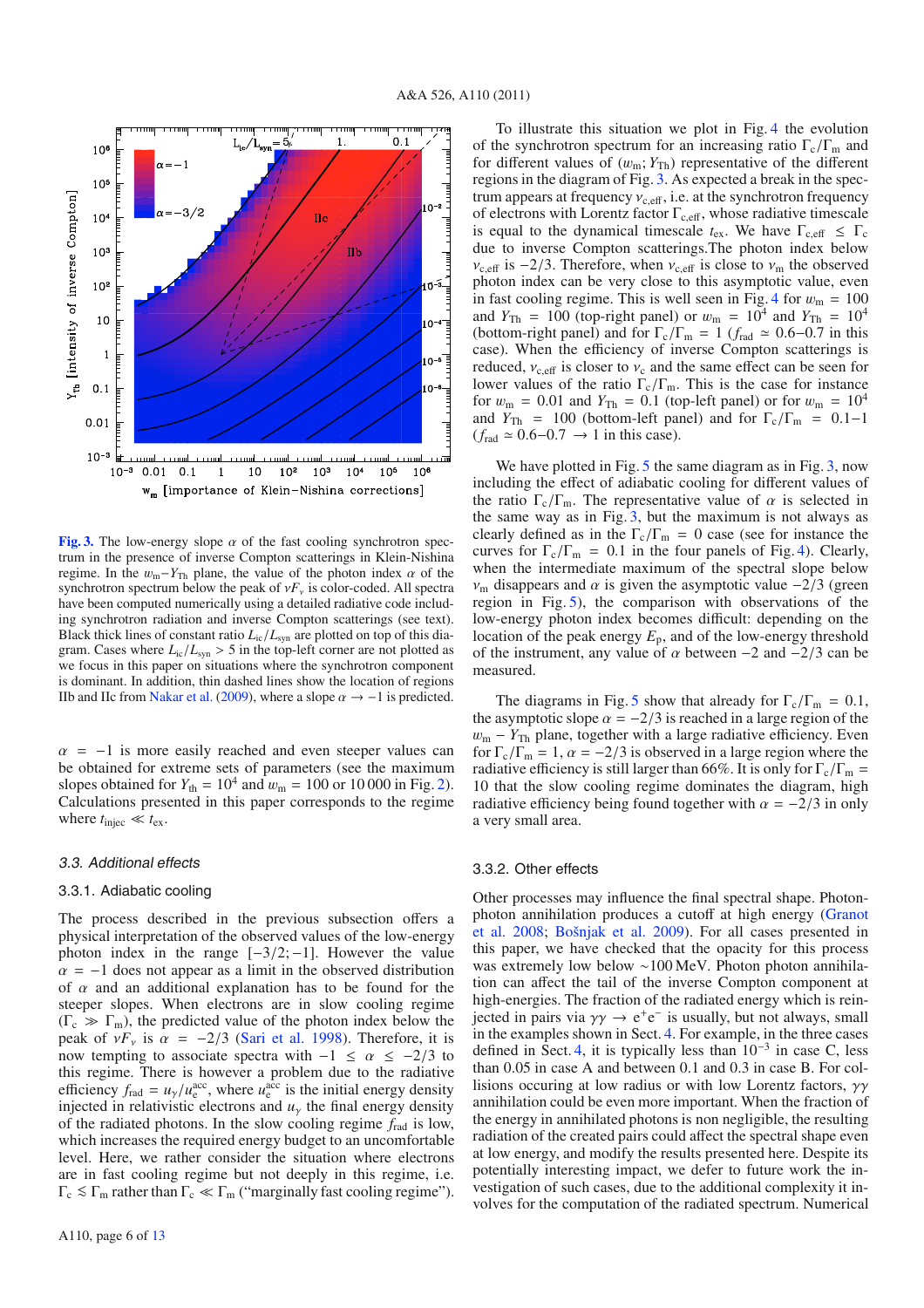

**[Fig. 4.](http://dexter.edpsciences.org/applet.php?DOI=10.1051/0004-6361/201015457&pdf_id=4)** The effect of adiabatic cooling on the fast cooling synchrotron spectrum in presence of inverse Compton scatterings. The normalized synchrotron spectrum defined by  $v u_v|_{syn}/n_e^{acc} \Gamma_m m_e c^2$  is plotted as a function of the normalized frequency  $v/v_m$ , as well as the corresponding photon index d ln  $u_y/d \ln v - 1$ . All spectra in thick solid line are computed numerically using a detailed radiative code including synchrotron radiation, inverse Compton scatterings and adiabatic cooling (see text). Spectra in thin dotted line are computed without inverse Compton scatterings. All other processes (synchrotron self-absorption,  $\gamma\gamma$  annihilation) are neglected. Each panel corresponds to a different set of parameters ( $w<sub>m</sub>$ ,  $Y<sub>Th</sub>$ ) indicated in the top-left corner. In each panel, spectra are plotted for increasing ratios  $\Gamma_c/\Gamma_m = 0.01$ , 0.1, 1 and 10. As in Fig. 2, the maximum Lorentz factor of electrons is computed with a fixed ratio  $\Gamma_{\text{max}}/\Gamma_{\text{min}} = 10^4$ . Spectra in dashed lines are radiatively inefficient (slow cooling regime). The table inserted in each panel lists the values of the radiative efficiency  $f_{rad}$  of the electrons.

s

approaches to solve such a highly non linear problem including thermalization effects have been proposed by Pe'er & Waxman (2005); Asano & Inoue (2007); Belmont et al. (2008); Vurm & Poutanen (2009).

At low energy, the synchrotron self-absorption can also steepen the spectrum. This effect is included in simulations presented in Sect. 4 and is always negligible in the soft gammaray domain, in agreement with the standard predictions for the synchrotron fast cooling regime. Indeed the timescale for self-absorption at  $v_m$  is given by (see e.g. Eq. (28) in Bošnjak et al. 2009):

$$
\frac{t_{\rm a} (v_{\rm m})}{t_{\rm ex}} \simeq \frac{4\pi v_{\rm m}^3}{n_{\rm e}^{\rm acc} c^3} \simeq 1.3 \times 10^{14} \left(\frac{v_{\rm m}}{1 \,\text{keV}}\right)^3 \left(\frac{t_{\rm ex}}{1 \,\text{s}}\right) \left(\frac{\tau_{\rm e}^{\rm acc}}{10^{-6}}\right)^{-1},\tag{9}
$$

where 1 keV is taken for a typical value of the peak energy in the comoving frame and other parameters are given representative values for internal shocks. The timescale for selfabsorption around  $v_m$  is therefore always much larger than all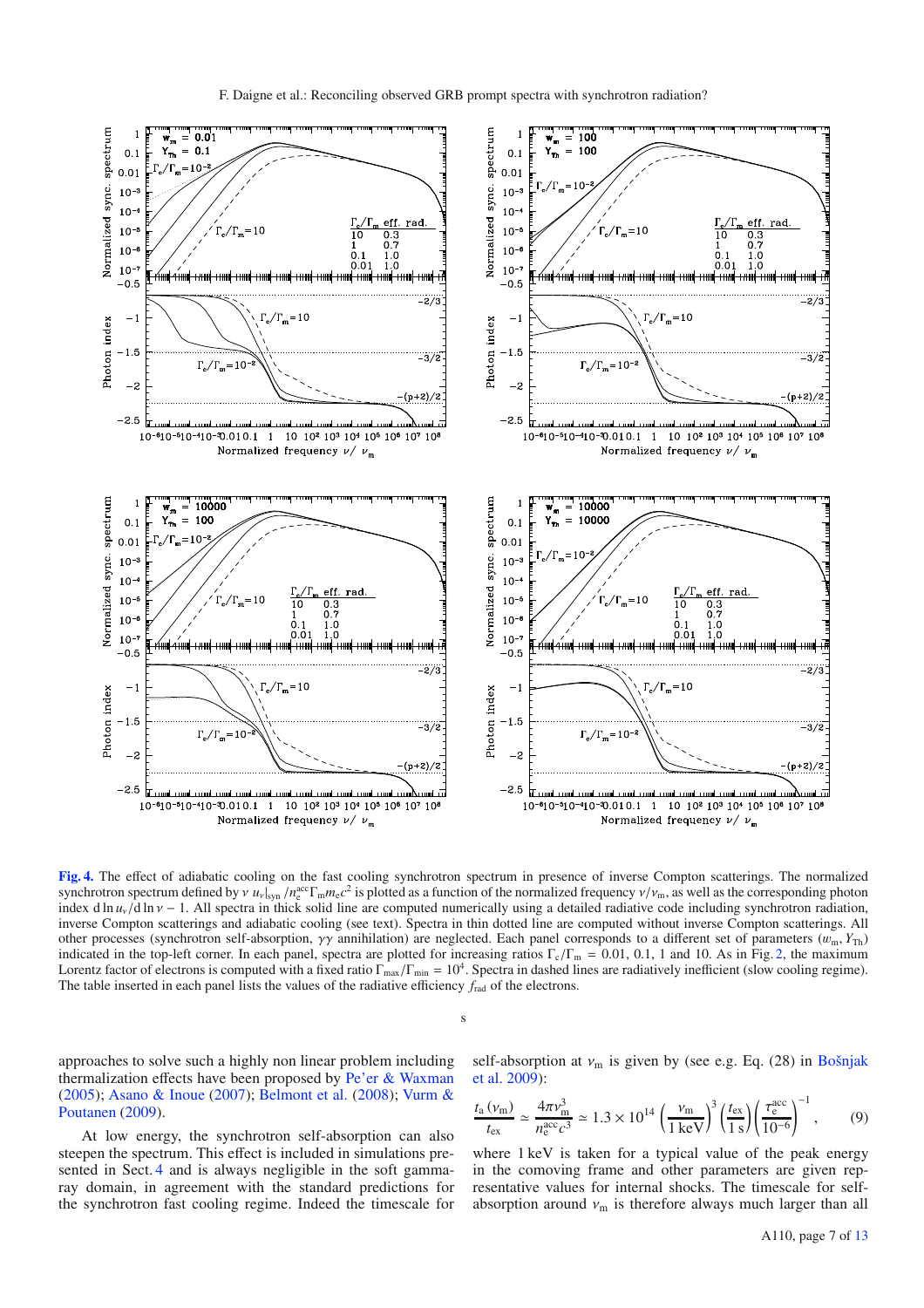

**[Fig. 5.](http://dexter.edpsciences.org/applet.php?DOI=10.1051/0004-6361/201015457&pdf_id=5)** The low-energy slope  $\alpha$  of the synchrotron spectrum in the presence of inverse Compton scatterings in Klein-Nishina regime, including the effect of adiabatic cooling. Same as Fig. 3, now including adiabatic cooling for  $\Gamma_c/\Gamma_m = 10^{-2}$ ,  $10^{-1}$ , 1 and 10. Black solid lines of constant radiative efficiency  $f_{rad}$  are plotted on top of the three last diagrams. In the first panel, the radiative efficiency is always close to 100%. For larger ratio  $\Gamma_c/\Gamma_m$ , the radiative efficiency remains larger than respectively 96% (Γc/Γm = 10<sup>-1</sup>), 65% (Γc/Γm = 1) and 28% (Γc/Γm = 10).

other timescales (dynamical or radiative) and the self-absorption process is negligible in the soft gamma-ray range.

In addition to the details of the radiative processes, the precise shape of the electron distribution can also have an impact on the final spectrum. Here, we assume a power-law distribution. More complex distributions showing several components (e.g. Maxwellian distribution + non-thermal tail) are observed in some simulations of particle acceleration in ultra-relativistic shocks (Spitkovsky 2008b,a; Martins et al. 2009). Such results would need to be confirmed for the mildly relativistic regime of interest for the prompt GRB emission. In the ultra-relativistic regime relevant for the afterglow, Giannios & Spitkovsky (2009) have shown that the Maxwellian component could have an observable signature. However Baring & Braby (2004) find that the non-thermal electron population should dominate in the prompt phase. We leave to a future work the study of the consequences of more complex electron distributions on the observed GRB prompt spectra.

#### **4. Constraints on the internal shock model**

#### 4.1. General constraints on the physical conditions in the emitting regions

We have shown in Sect. 3 that the spectrum resulting from synchrotron radiation in the presence of inverse Compton scatterings in Klein-Nishina regime can account for observed lowenergy photon index  $\alpha = -3/2$  to -1, and that the additional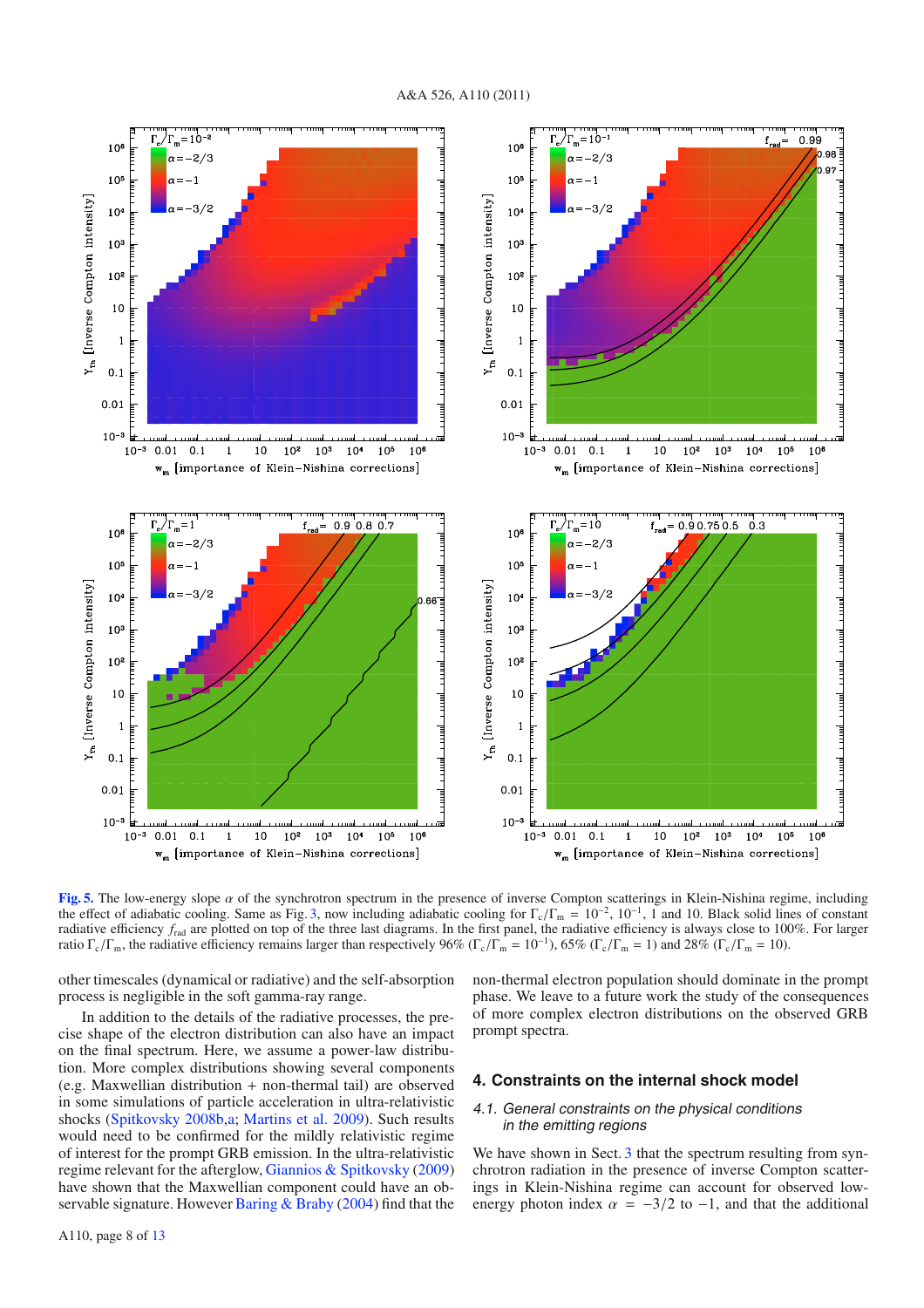effect of adiabatic cooling with  $\Gamma_c \leq \Gamma_m$  can lead to steeper slopes up to  $\alpha = -2/3$  in a regime where the radiative efficiency is still reasonably high (*f*rad <sup>&</sup>gt;<sup>∼</sup> 50%). In principle, this allows to reconcile the synchrotron process with the observed spectral parameters in most GRB spectra (see Sect. 2). However it is still necessary to demonstrate that the physical conditions identified in Sect. 3 can be reached in the emitting regions within GRB outflows. These conditions are approximatively  $w_m \geq 1$ and  $w_{\text{m}}^{1/3} \le Y_{\text{Th}} \le w_{\text{m}}^3$  for changing the slope from  $\alpha = -3/2$ to −1 with the effect of IC scatterings in Klein-Nishina regime, and  $\Gamma_{\rm m}/\Gamma_{\rm c} \simeq 0.1$  to get steeper slopes up to  $\alpha = -2/3$  with the effect of adiabatic cooling.

We assume that the prompt gamma-ray emission is produced in a relativistic outflow ejected by a source at redshift *z*. We consider an emitting region at radius *R* within the outflow, with a Lorentz factor  $\Gamma_*$ . We do not specify at this stage the physical mechanism responsible for the energy dissipation in this region, leading to the presence of a magnetic field *B* and a population of relativistic electrons with a minimum Lorentz factor  $\Gamma_m$ . We assume that the medium is optically thin, i.e.  $\tau_{\rm T} = \sigma_{\rm T} n_{\rm e}^{\rm acc} c t_{\rm ex} \le 1$ . The observed peak of the synchrotron spectrum is given by

$$
(1+z)hv_{\text{m,obs}} \simeq 380 \,\text{keV} \left(\frac{\Gamma_*}{300}\right) \left(\frac{\Gamma_{\text{m}}}{10^4}\right)^2 \left(\frac{B}{3000 \,\text{G}}\right). \tag{10}
$$

The dynamical timescale relevant for adiabatic cooling can be estimated by

$$
t_{\rm ex} = 1.1 \, \text{s} \left(\frac{R}{10^{13} \, \text{cm}}\right) \left(\frac{\Gamma_*}{300}\right)^{-1} \,. \tag{11}
$$

From Eq. (2), this leads to

$$
\frac{\Gamma_{\rm c}}{\Gamma_{\rm m}} \simeq 0.78 \left(\frac{R}{10^{13} \text{ cm}}\right)^{-1} \left(\frac{\Gamma_{*}}{300}\right) \left(\frac{B}{3000 \text{ G}}\right)^{-2} \left(\frac{\Gamma_{\rm m}}{10^{4}}\right)^{-1}.
$$
 (12)

The two parameters governing inverse Compton scatterings are given by Eq.  $(4)$  and Eq.  $(5)$ :

$$
w_{\rm m} \simeq 100 \left(\frac{\Gamma_{\rm m}}{10^4}\right)^3 \left(\frac{B}{3000 \,\mathrm{G}}\right) \tag{13}
$$

and

$$
Y_{\text{Th}} \simeq 100 \left(\frac{\tau_{\text{T}}}{10^{-6}}\right) \left(\frac{R}{10^{13} \text{ cm}}\right)^{-1} \left(\frac{\Gamma_{*}}{300}\right) \left(\frac{B}{3000 \text{ G}}\right)^{-2} \left(\frac{\Gamma_{\text{m}}}{10^{4}}\right). \quad (14)
$$

Lorentz factors  $\Gamma_*$  above 100 are necessary to avoid the presence of a high-energy cutoff in the spectrum due to  $\gamma\gamma$  annihimation (see e.g. Lithwick & Sari 2001). Higher values are even required in some bursts detected by *Fermi*/LAT. For instance <sup>Γ</sup> <sup>&</sup>gt;<sup>∼</sup> <sup>600</sup>−900 has been derived by the *Fermi*/LAT collaboration for GRB 080916C (Abdo et al. 2009). Radii in the range 10<sup>13</sup>−10<sup>15</sup> cm are expected as the prompt GRB emission should mainly occur above the photospheric radius and below the deceleration radius. Then, the main constraint comes from the fact that in the proposed scenario gamma-ray photons must be produced directly by synchrotron emission. From Eq. (10), this is always possible if electrons can be accelerated to very high Lorentz factors. Then Eq. (13) and (14) show that the physical conditions listed above and leading to  $-3/2 \le \alpha \le -1$  can indeed be reached in GRBs. In addition Eq. (12) indicates that the "marginally fast cooling regime" leading to  $\alpha \rightarrow -2/3$  can in principle also be reached, especially for emission at larger radius, where the magnetic field could be lower.

#### 4.2. Impact on the microphysics parameters in internal shocks

The internal shock model allows a self-consistent evaluation of the physical conditions (i.e.  $\Gamma_*$ , *R*, *B*,  $\Gamma_m$ , etc.) for each emitting region. It is then possible to identify the pertinent range of the parameters leading to steep low-energy slopes: the properties of the relativistic outflow (Lorentz factor, kinetic energy) and the parameters describing the microphysics at work in shocked regions (particle acceleration, magnetic field amplification).

We consider first collisions between two equal-mass shells (Barraud et al. 2005; Bošnjak et al. 2009). More realistic outflows are considered in the next subsection. The parameters defining the dynamical properties of a collision are the mean Lorentz factor in the outflow  $\overline{\Gamma}$ , the ratio  $\kappa$  of the Lorentz factor of the faster shell over the Lorentz factor of the slower shell, the time separation  $\tau$  between the ejection of the two shells and the kinetic energy flux  $\dot{E}$  injected in the outflow. These 4 parameters allow to estimate the radius of the collision, as well as the physical conditions in the shocked region (Lorentz factor Γ∗, comoving density  $\rho_*$  and comoving specific energy density  $\epsilon_*$ ). In addition, four microphysics parameters are necessary to estimate the distribution of relativistic electrons and the magnetic field:  $\epsilon_B$ and  $\epsilon_e$  are the fraction of the energy density  $\rho_* \epsilon_*$  that is injected in the magnetic field and the relativistic electrons, respectively. We assume that only a fraction  $\zeta$  of the available electrons are accelerated in a non-thermal distribution and that this distribution is a power-law with index −*p*. The full description of this model can be found in Bošnjak et al. (2009).

We explore the parameter space of this model, assuming a constant value  $\epsilon_e = 1/3$  and a constant electron slope  $p = 2.5$ . A high value of  $\epsilon_{e}$  seems unavoidable in internal shocks to maintain a reasonable efficiency of the process. We have checked that our results are not affected much by taking  $\epsilon_{\rm e} = 0.1$ . As we are mainly interested in the low-energy photon index  $\alpha$ , the choice of *p* is not very important. The present value  $p = 2.5$ , leads to a high-energy photon index  $\beta \approx -2.25$  close to the mean value observed in BATSE spectroscopic catalog (Preece et al. 2000). We then compute the observed spectrum of 50 400 collisions for log  $\bar{\Gamma} = 1.5, 2, 2.5$  and 3;  $\kappa = 2.5, 5, 7.5$  and 10; log  $\tau = -2, -1$ , 0, 1 and 2;  $\log \dot{E} = 50, 51, 52, 53, 54$  and 55;  $\log \zeta = -4, -3, -2,$  $-1$  and 0;  $\log \epsilon_B = -5.5 \rightarrow -0.5$  every 0.25. These spectra are computed with the radiative code developed by Bošnjak et al. (2009), including all relevant processes: synchrotron radiation, inverse Compton scatterings and adiabatic cooling, as considered in the previous section, but also synchrotron self-absorption and  $\gamma\gamma$  annihilation.

We keep only cases which fulfill the following conditions: (i) the shocked region is transparent ( $\sigma_{T}n_{+}ct_{\rm ex}$  < 0.1, where  $n_{\pm}$  is the final lepton density in the shocked region, taking into account pairs that were created by  $\gamma\gamma$  annihilation but neglecting pair annihilation, see Bošnjak et al. 2009); (ii) electrons are radiatively efficient ( $f_{\text{rad}} > 0.5$ ); (iii) synchrotron radiation is dominant at low-energy  $(u_v|_{syn} > 10 \ u_v|_{ic}$  at the frequency of the synchrotron peak). This last condition eliminates a few cases where inverse Compton scatterings are so efficient that the synchrotron component is hardly observed. After this selection, ∼75% of cases are suppressed, because of a too large optical depth (condition (i): ∼50% of cases), a too low radiative efficiency (condition (ii): ∼20% of cases) or a negligible synchrotron emission (condition (iii): ∼10% of cases). For each spectrum, assuming a source redshift  $z = 1$ , we compute the observed peak energy of the synchrotron component  $E_{\text{p,obs}}$ , the low-energy photon index  $\alpha$  below the peak, and the ratio  $\mathcal{E}_{ic}/\mathcal{E}_{syn}$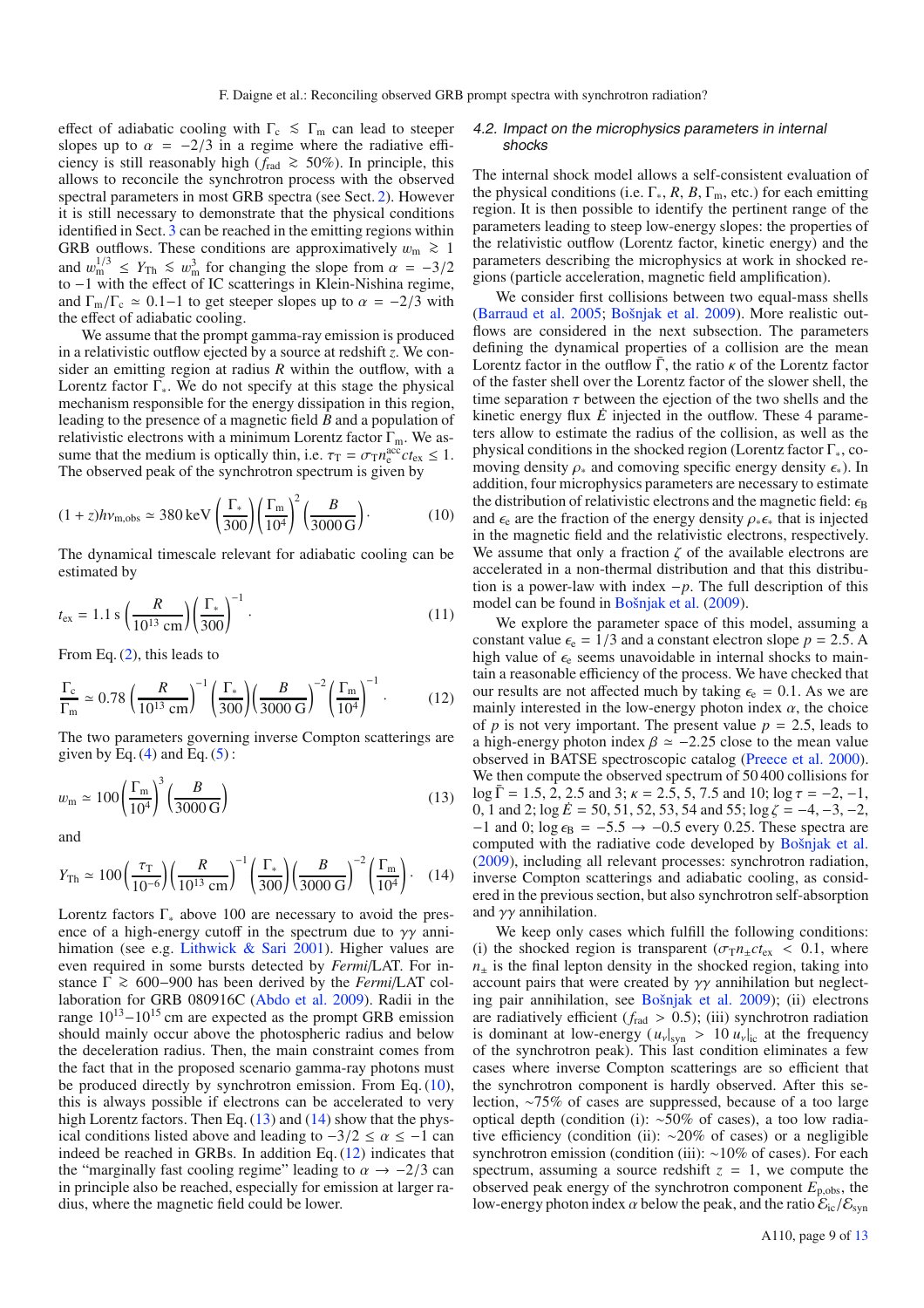

**[Fig. 6.](http://dexter.edpsciences.org/applet.php?DOI=10.1051/0004-6361/201015457&pdf_id=6)** Exploration of the internal shock parameter space (1). All cases fulfilling the conditions of (i) transparency; (ii) radiative efficiency; and (iii) synchrotron dominance at low-energy (see text) are plotted with black dots in three planes:  $E_{\text{p,obs}}$  vs.  $\alpha$  (*top-left panel*);  $\mathcal{E}_{\text{ic}}/\mathcal{E}_{\text{syn}}$ vs. α (*bottom-left panel*); *E*p,obs vs Eic/Esyn (*top-right panel*). The ratio  $\mathcal{E}_{ic}/\mathcal{E}_{syn}$  does not take into account the fraction of high energy photons that are suppressed by  $\gamma\gamma$  annihilation. In addition, the cases where the synchrotron spectrum peaks in the gamma-ray range (10 keV  $\leq$  $E_{\text{p,obs}} \leq 10 \,\text{MeV}$ ) and the low-energy photon index is in the range  $-3/2 \le \alpha \le -1$  (resp.  $-1 \le \alpha \le -2/3$ ) are plotted in red (resp. blue).

of the inverse Compton component over the synchrotron component. All models fulfilling the three conditions listed above are plotted in Fig. 6. This figure illustrates that the internal shock model with a dominant synchrotron process in the soft gammaray range (BATSE, *Fermi*/GBM) allows a large range of lowenergy photon index between  $-3/2$  and  $-2/3$  and a large range of peak energies (including very high peak energies as observed in some bright bursts such as GRB 080916C, Abdo et al. 2009; for which Wang et al. 2009, have recently shown that the slope  $\alpha \approx -1$  can be explained by the effect of IC scatterings in KN regime on the synchrotron spectrum; and very low peak energies as expected in X-ray rich gamma-ray bursts or X-ray flashes, Heise et al. 2001; Sakamoto et al. 2005, 2008). All these cases have  $f_{\text{rad}} > 0.5$  and even  $f_{\text{rad}} > 0.9$  in half of the cases. For cases with  $10 \text{ keV} \le E_{\text{p,obs}} \le 10 \text{ MeV}$ , the ratio  $\mathcal{E}_{\text{ic}}/\mathcal{E}_{\text{syn}}$  is typically in the range  $10^{-3}-1$ . This is in agreement with the indication from the *Fermi*/LAT GRB detection rate that most GRBs do not have a strong additional component between 100 MeV and 10 GeV (Granot et al. 2010a). Note that the density of points in Fig. 6 has no physical meaning as the distribution of the physical parameters in GRB outflows is unknown. This figure only illustrates the range of observed values that can be expected in the internal shock model.

We plot in Fig. 7 the distributions of  $w_m$ ,  $Y_{\text{Th}}$  and  $\Gamma_c/\Gamma_m$  for the same models. The values of the low-energy photon index  $\alpha$ are in full agreement with the analysis made in Sect. 3. How are such values obtained? The distributions of dynamical ( $\overline{\Gamma}$ ,  $\kappa$ ,  $\tau$ and  $\dot{E}$ ) and microphysics ( $\zeta$  and  $\epsilon_B$ ) parameters for all models that fulfill the three conditions listed above and have in addition a synchrotron spectrum that peaks in gamma-rays with a lowenergy index in the expected range  $(-3/2 \le \alpha \le -2/3)$  show that low-values of  $\zeta$  are needed to produce gamma-rays (typically  $\zeta = 10^{-3} - 10^{-2}$ ), and that low values of  $\epsilon_B$  favor steeper lowenergy photon indices.

#### 4.3. A few examples of synthetic GRBs

In a more realistic description of the internal shock model, each pulse in GRBs with complex multi-pulses lightcurves is associated with the propagation of a shock wave within the relativistic outflow (Daigne & Mochkovitch 2000; Mimica et al. 2007; Mimica & Aloy 2010). This propagation implies an evolution of the physical quantities in the shocked region, especially the density and therefore the magnetic field. This leads to a spectral evolution within each pulse that has already been partially described in Daigne & Mochkovitch (1998, 2003); Bošnjak et al. (2009). The model developed by Bošnjak et al. (2009) couples a dynamical simulation of internal shock propagation within a relativistic outflow, and a detailed radiative code. This allows to predict the lightcurves and spectral evolution in pulses for different assumptions regarding the physical conditions in the outflow. In order to compare the results with observed distributions of spectral parameters, we face difficulties due to several possible biases, as described in Sect. 2. To make a full comparison, one should generate noise in our synthetic bursts and take into account the response function of a given instrument before fitting the resulting spectrum by a Band function. We did not follow this procedure as our primary goal is to identify the theoretical limits for the prediction of the low-energy slope. We computed theoretical spectra over time bins of duration 0.25 s and measure the slope below the peak energy in the same way as in Sect. 3.

In the examples below, we adopt the same reference case as in Bošnjak et al. (2009): a single pulse burst is generated by a relativistic ejection lasting for  $t_w = 2$  s with a constant  $\dot{E}$  and a Lorentz factor increasing from 100 to 400 (see Fig. 1 in Bošnjak et al. 2009). Constant microphysics parameters are assumed during the whole evolution. This is a simplifying assumption due to our poor knowledge of the physical processes at work in mildly relativistic shocks. However, as the diversity of GRBs and their afterglows seem to indicate that these parameters are not universal, they are most probably evolving with shock conditions, which could impact the spectral evolution within a pulse (Daigne & Mochkovitch 2003). We adopt here  $\epsilon_{\rm e} = 1/3$  and  $p = 2.5$  and adjust  $\zeta$  and  $\epsilon_B$  to have the peak energy of the pulse well within the GBM range. We consider the following examples to illustrate the possible range of  $\alpha$ :

- **−** Case A:  $\dot{E} = 10^{54} \text{ erg/s}, \epsilon_{\text{B}} = 1/3 \text{ and } \zeta = 3 \times 10^{-3}$ . This case is plotted in Fig. 8 and shows the standard slope  $\alpha = -3/2$ . The peak energy is  $E_{\text{p,obs}} \approx 800 \,\text{keV}$  at the peak of the pulse.
- **–** Case B:  $\dot{E} = 10^{54} \text{ erg/s}, \epsilon_{\text{B}} = 10^{-3} \text{ and } \zeta = 10^{-3}$ . This case is plotted in Fig. 9 and shows a steeper  $\alpha \approx -1$ . The peak energy is  $E_{\text{p,obs}} \simeq 700 \,\text{keV}$  at the peak of the pulse.

Intermediate values of  $\epsilon_B$  between case A and B would lead to intermediate values of  $\alpha$  between  $-3/2$  and  $-1$ . In both examples, it appears clearly that all spectral parameters are evolving during a given pulse. The evolution for the peak energy is stronger in case A than in case B, whereas the low-energy photon index  $\alpha$  evolves more strongly in the second case. Note that in these examples, the direct emission from pulse ends at  $t_{obs} \sim 5.5$  s. The flux observed after this time is due to the high latitude emission. In more complex bursts with multi-pulses lightcurves, the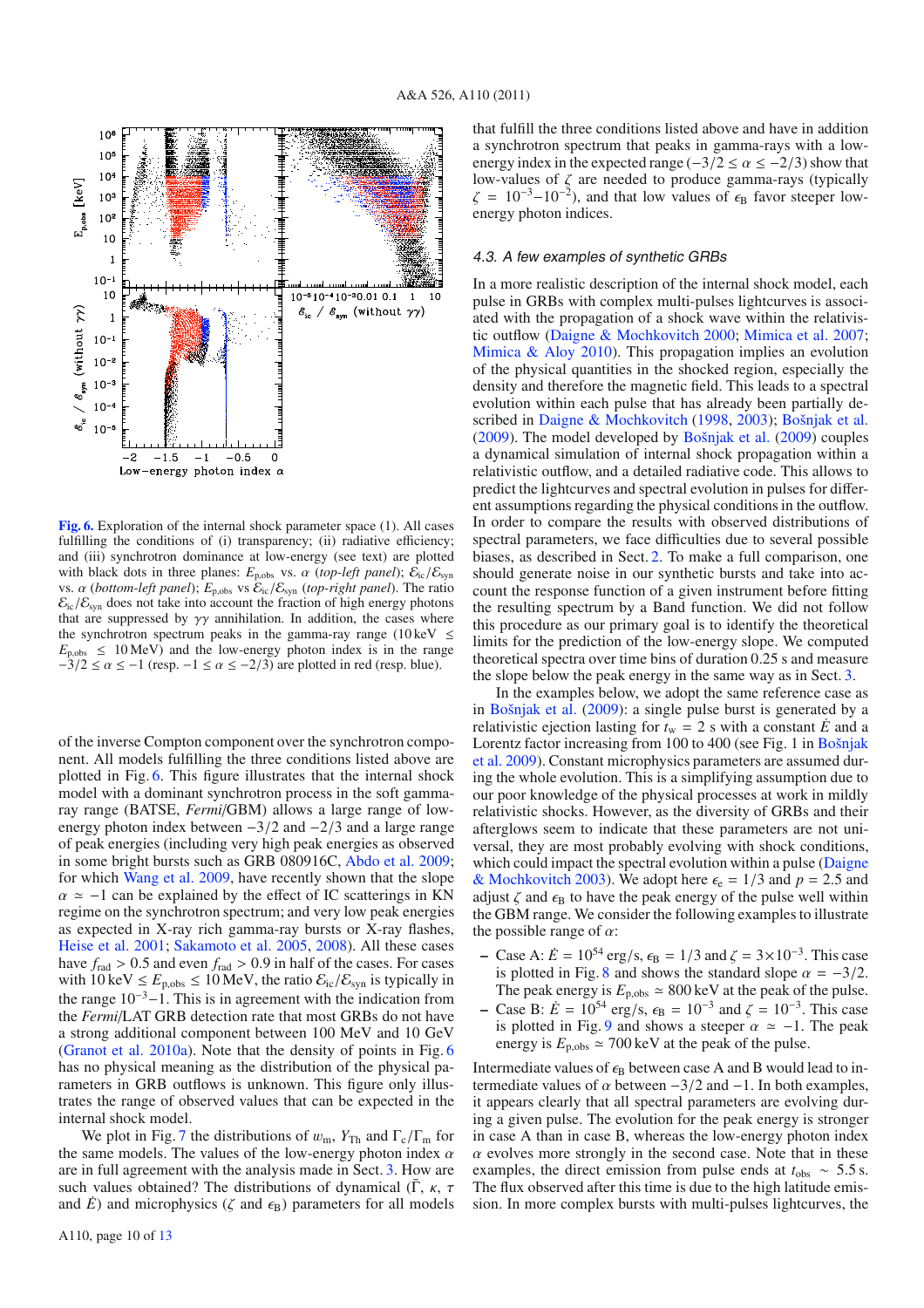F. Daigne et al.: Reconciling observed GRB prompt spectra with synchrotron radiation?



**[Fig. 7.](http://dexter.edpsciences.org/applet.php?DOI=10.1051/0004-6361/201015457&pdf_id=7)** Exploration of the internal shock parameter space (2). The distribution of the three parameters defining the relative importance of inverse Compton scatterings, Klein-Nishina corrections and adiabatic cooling, *Y*<sub>th</sub>, w<sub>m</sub> and Γ<sub>c</sub>/Γ<sub>m</sub> are plotted for all cases presented in Fig. 6. In addition the distributions of the same parameters for cases where the synchrotron spectrum peaks in the gamma-ray range ( $10 \text{ keV} \leq E_{\text{p,obs}} \leq 10 \text{ MeV}$ ) and the low-energy photon index is in the correct range are also plotted ( $-3/2 \le \alpha \le -1$ : red;  $-1 \le \alpha \le -2/3$ : blue).



**[Fig. 8.](http://dexter.edpsciences.org/applet.php?DOI=10.1051/0004-6361/201015457&pdf_id=8)** Case A: an example of a pulse generated by an internal shock with synchrotron radiation in pure fast cooling. The *top panel* plots the evolution of the three main parameters shaping the radiated spectrum (see Sect. 3): wm, *Y*Th and Γc/Γm. The *four other panels* show the lightcurves in different energy channels corresponding to the GBM and the LAT on board *Fermi*. The respective contributions of synchrotron and inverse Compton are also indicated. In the two GBM panels, the evolution of the low-energy slope and peak energy of the soft gammaray component is also plotted. In this case, the standard fast cooling synchrotron slope  $\alpha = -3/2$  is found for the whole duration.

spectral properties should in principle be governed by the dominant pulse at a given time. The tail and high-latitude emission of a pulse can be observed only if it is followed by a period of inactivity.

Examples A and B are very encouraging as they illustrate that low-energy slopes  $\alpha$  can be expected in the range  $-3/2 \le$  $\alpha \leq -1$  in the internal shock model with dominant synchrotron radiation. On the other hand, keeping the same assumption for the dynamics of the internal shocks as in case A and B, it seems difficult to find microphysics parameters leading to even steeper slopes  $-1 \le \alpha \le -2/3$ . This can be understood from the two shell model presented in the previous subsection. To reach the necessary condition  $\Gamma_c/\Gamma_m \sim 0.1-1$ , it is necessary to have collisions at lower radii, and/or with larger bulk Lorentz factor,



**[Fig. 9.](http://dexter.edpsciences.org/applet.php?DOI=10.1051/0004-6361/201015457&pdf_id=9)** Case B: an example of a pulse generated by an internal shock with synchrotron radiation in fast cooling regime affected by non negligible inverse Compton scatterings in Klein-Nishina regime. Same as in Fig. 8. The slope  $\alpha$  is steeper (-3/2 <  $\alpha$  < -1 for the whole duration) than in case A, due to comparable values of  $w<sub>m</sub>$  but higher values of  $Y<sub>Th</sub>$ (see the theoretical interpretation in Sect. 3).

and/or to reduce the magnetic field (see Eq.  $(12)$ ). This can be achieved in different ways: decreasing the contrast  $\kappa$ , increasing the variability timescale  $\tau$ , increasing the Lorentz factor  $\bar{\Gamma}$ , or reducing the kinetic energy flux  $\dot{E}$ . In the following example, both the Lorentz factor and the kinetic energy flux have been changed:

**–** Case C: the dynamics is the same as in case A and B except that the Lorentz factor has been multiplied by 3 and the kinetic energy flux reduced to  $\dot{E} = 5 \times 10^{52} \text{ erg/s}$ . The microphysics parameters are  $\epsilon_{\text{B}} = 0.1$  and  $\zeta = 10^{-3}$ . This case is plotted in Fig. 10 and shows low-energy slopes  $\alpha$  steeper than −1 during the whole duration of the pulse. The peak energy is  $E_{\text{p,obs}} \sim 170 \,\text{keV}$  at the peak of the pulse. The radiative efficiency is still reasonably high (∼60%) however the end of the evolution occurs in slow cooling regime which results in a more complex evolution of the peak energy in the tail of the pulse than in the two previous examples.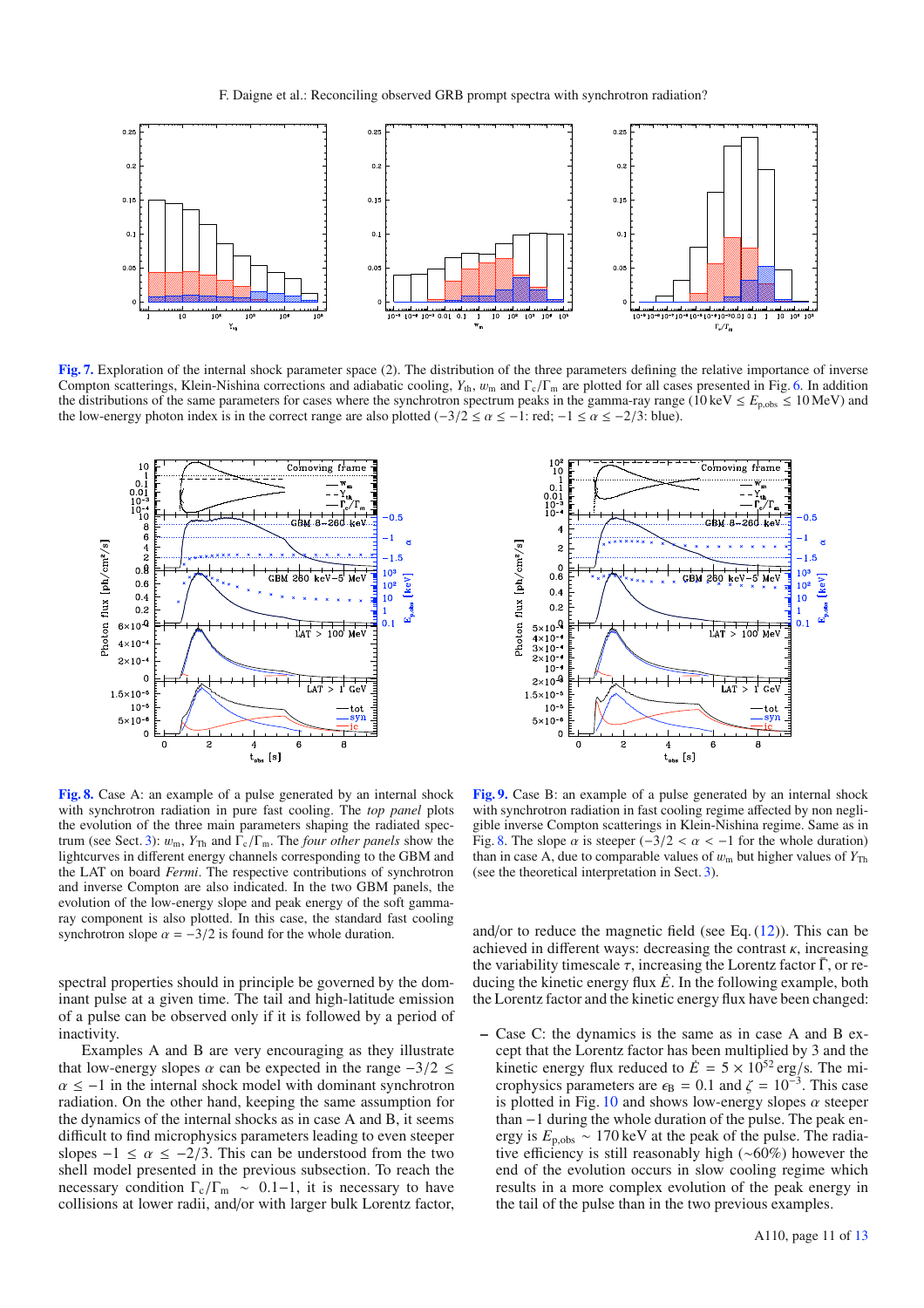

**[Fig. 10.](http://dexter.edpsciences.org/applet.php?DOI=10.1051/0004-6361/201015457&pdf_id=10)** Case C: an example of a pulse generated by an internal shock with synchrotron radiation in "marginally fast cooling". Same as in Figs. 8 and 9. The slope  $\alpha$  is steeper (−1 <  $\alpha$  < −2/3 for the whole duration) than in case A and B, due to a higher ratio  $\Gamma_c/\Gamma_m$ . This ratio is of the order of 0.1−1 at the peak of the pulse ("marginally fast cooling"), and even larger in the tail (slow cooling).

This example illustrates that the "marginally fast cooling regime" does provide low-energy slopes  $\alpha$  > −1. However, following Fig. 6, the conditions require a smaller radius and/or a low magnetic field. This tends to favor less energetic internal shocks.

#### 4.4. High-energy emission

Interestingly, as already pointed out in Bošnjak et al. (2009), the scenario presented in this section – internal shocks with dominant synchrotron radiation in the soft gamma-ray range – require high Lorentz factors for electrons, which, because of Klein-Nishina corrections, always limits the efficiency of inverse Compton scatterings. So the high-energy spectrum (*Fermi*/LAT range) does not show any bright additional component simultaneously with the peak of the pulse in the GBM range, which seems in agreement with the GRB detection rate of *Fermi*/LAT. However, as described in details in Bošnjak et al. (2009), the physical conditions in the shocked region evolve during the internal shock propagation in such a way that the  $w_m$  parameter decreases in the tail of the pulse (see top panel in Figs. 8−10). Inverse Compton scattering progressively enters the Thomson regime and becomes more efficient, especially in the low  $\epsilon_B$ (high *Y*Th) case favored for steep low-energy slopes (see case B in Fig. 9). This leads to the delayed emergence of an additional component in the high-energy spectrum. We will investigate in the future if this effect could explain the behaviour observed in *Fermi*/LAT GRB lightcurves where delays between the GeV and the keV-MeV emission are indeed observed (see for instance GRB 080916C, Abdo et al. 2009).

#### **5. Discussion and conclusions**

We present here a detailed discussion of the expected value for the low-energy slope  $\alpha$  of the soft gamma-ray component (BATSE – *Fermi*/GBM range) in prompt GRBs, in the theoretical framework where the kinetic energy of the outflow is extracted by internal shocks, and eventually injected in shockaccelerated electrons that radiate dominantly by synchrotron radiation. Our approach is based on the model developed in Bošnjak et al. (2009), which takes into account both a full treatement of the dynamics of internal shocks and a detailed radiative calculation.

- 1. We show that in a large region of the parameters space of the internal shock model, the physical conditions in the emitting regions allow a combination of synchrotron radiation peaking in the soft gamma-ray range, and moderately efficient inverse Compton scatterings in Klein-Nishina regime. Interestingly, these scatterings affect the spectral shape of the synchrotron component, due to a better efficiency for low frequency photons. This results in a steepening of the lowenergy photon index  $\alpha$ , with  $\alpha \rightarrow -1$  (Derishev et al. 2001; Bošnjak et al. 2009; Nakar et al. 2009). For a large range of parameters regarding the dynamics of internal shocks (variability timescale, bulk Lorentz factor, amplitude of fluctuations of the Lorentz factor, kinetic energy flux), we produce synthetic pulses with peak energies of a few hundred keV in the observer frame, and steep slopes in the range  $-3/2 \le \alpha \le -1$ , at the peak of the lightcurve. The examples presented in the paper not only show high peak energies and steep slopes at the peak of the lightcurve, but also a general hard-to-soft spectral evolution, in agreement with observations. This scenario constrains the microphysics in mildly relativistic shocks (shock acceleration and magnetic field amplification): a large ( $\epsilon_e \sim 0.1 - 1/3$ ) fraction of the dissipated energy should be preferentially injected into a small  $(\zeta \le 0.01)$  fraction of electrons to produce a non-thermal population with high Lorentz factors, and the fraction of the energy which is injected in the magnetic field should remain low ( $\epsilon_B \leq 10^{-3}$ ) to favor inverse Compton scatterings. The current knowledge of the microphysics in mildly relativistic shocks is unfortunately still rather poor and does not allow a comparison of these constraints with some theoretical expectations. The prediction that only a small fraction  $\zeta$  of electrons are injected into a non-thermal power-law distribution leads naturally to a new question that we plan to investigate in the future: does the remaining quasi-thermal population of electrons contribute to the emission?
- 2. We also identify a regime of marginally fast-cooling synchrotron radiation with  $\Gamma_c \leq \Gamma_m$  which leads to even steeper slopes  $\alpha \rightarrow -2/3$  without reducing significantly the radiative <sup>e</sup>fficiency of the process (*f*rad <sup>&</sup>gt;<sup>∼</sup> <sup>0</sup>.5). We present an example of a synthetic pulse in this regime, with a slope  $\alpha$  > −1 for its whole duration. This requires low radii, and/or large bulk Lorentz factors, and/or weak magnetic fields.

The present study shows that for a large region of the parameter space, internal shocks lead to spectra dominated by a bright synchrotron component in the soft gamma-ray range, with a steep slope low-energy photon-index  $-3/2 \le \alpha \le -1$ , as observed in most prompt GRB spectra. In this scenario, the additional Inverse Compton component at high energy is only sub-dominant and its intensity is not correlated to the intensity of the soft gamma-ray component. This seems in better agreement with *Fermi*/LAT observations and GRB detection rate than other scenario, such as standard SSC in Thomson regime, where bright components are predicted at high energy.

On the other hand, even if steeper slopes in the range  $-1 \le$  $\alpha \le -2/3$  can be achieved in the "fast marginally fast cooling" regime", the corresponding constraints on the parameters of internal shocks are very strict. This regime could work if these